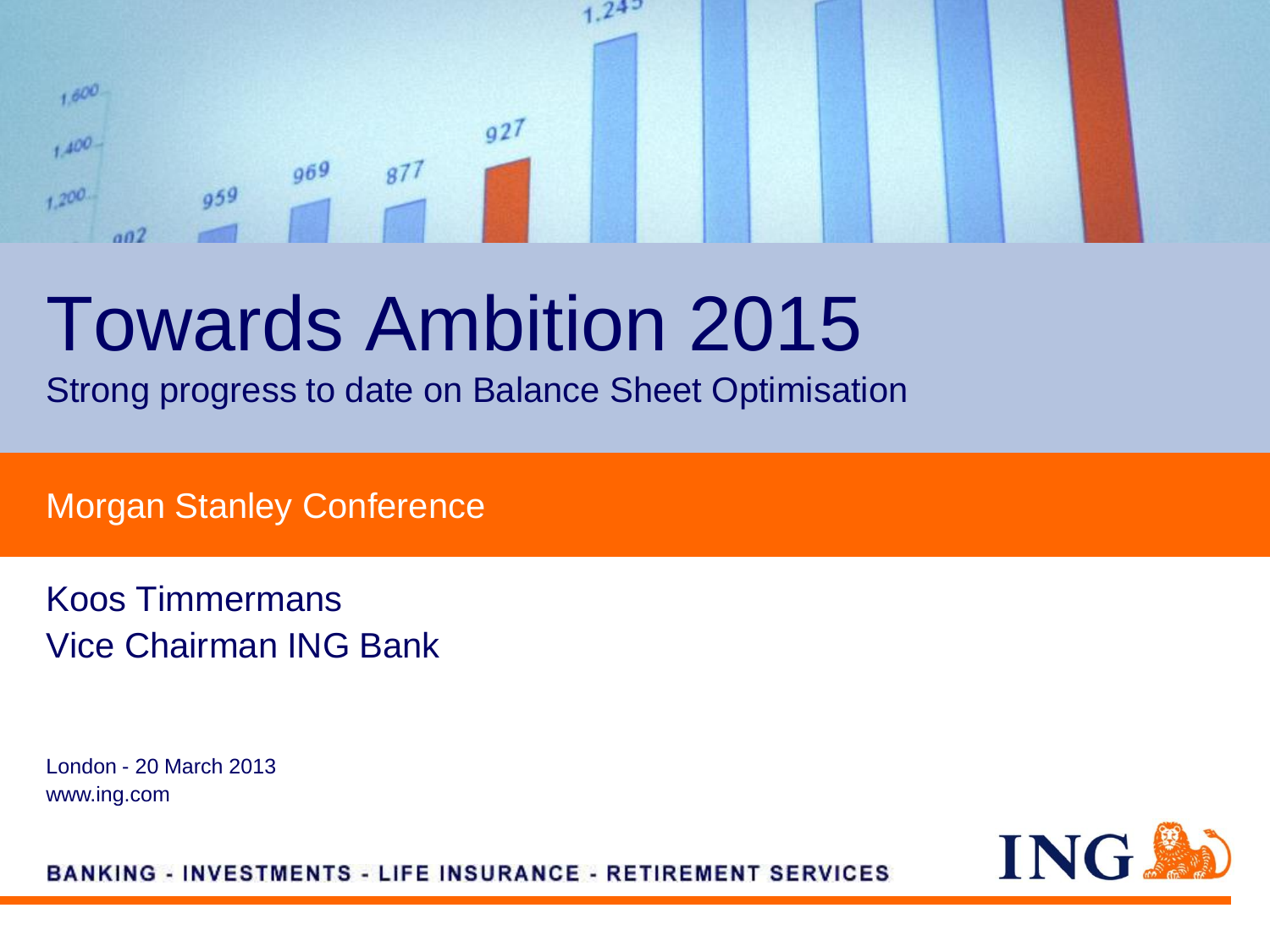### Key points.

- ING Bank is making good progress on the priorities set out last year
- Balance sheet optimisation is on track
- ING Bank already meets most Basel III requirements
- 2012 results remained solid, but were impacted by higher risk costs and weakening economic environment in the Netherlands
- Progressing towards Ambition 2015

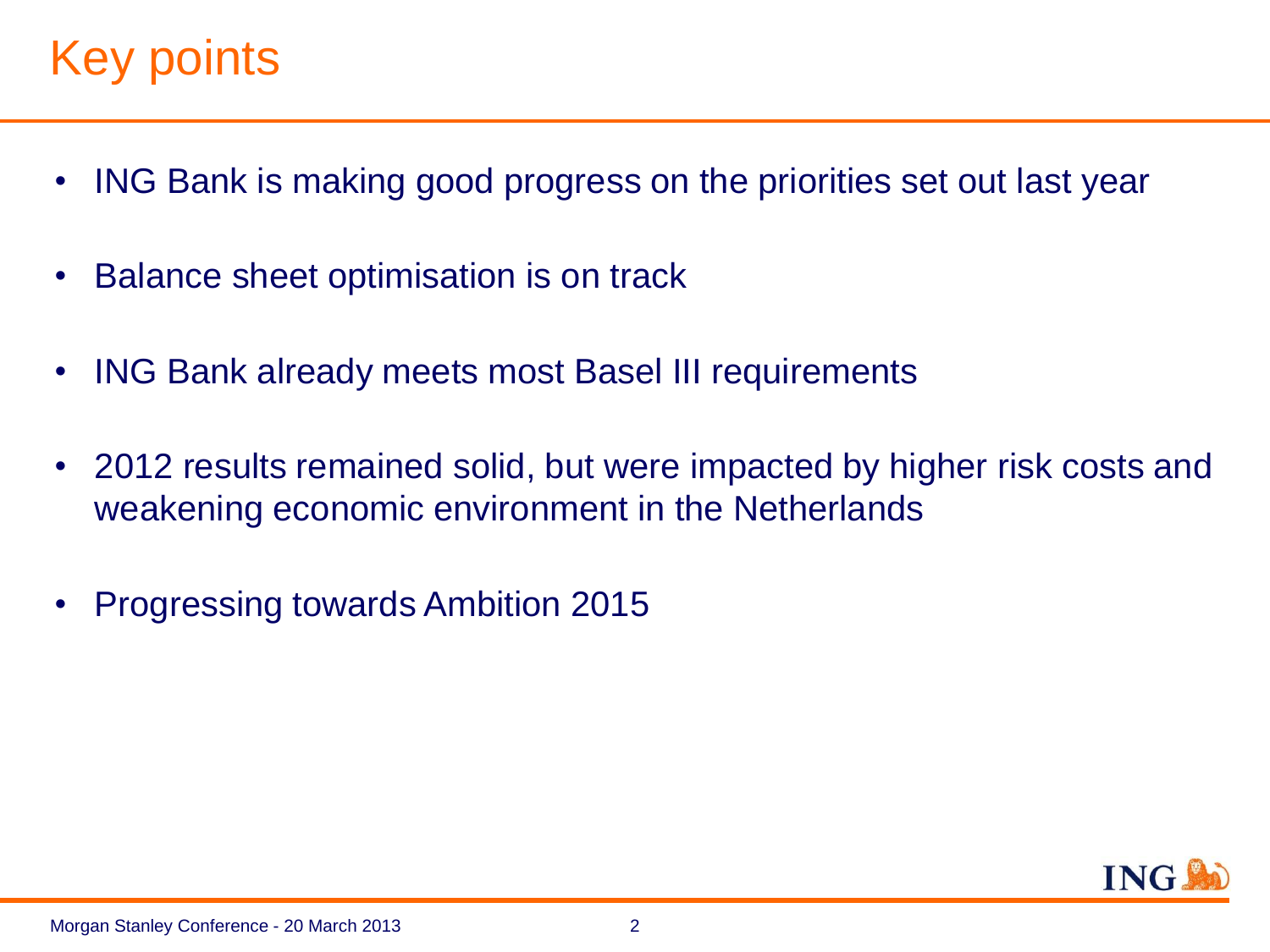## ING Bank is making progress on its three priorities

| In terms of what we                        | Restore trust through transparency and fair pricing,                                                             | <b>Customer</b>                  |
|--------------------------------------------|------------------------------------------------------------------------------------------------------------------|----------------------------------|
| offer our customers                        | convenience, excellent service and solutions                                                                     | Centricity                       |
| In terms of how we<br>operate as a company | Streamlining processes and improving efficiency is<br>an imperative competitive edge as regulatory costs<br>rise | Operational<br><b>Excellence</b> |
| And in how we manage                       | Optimise the balance sheet to maximise returns                                                                   | <b>Balance Sheet</b>             |
| our balance sheet                          | and offset higher capital requirements                                                                           | Optimisation                     |

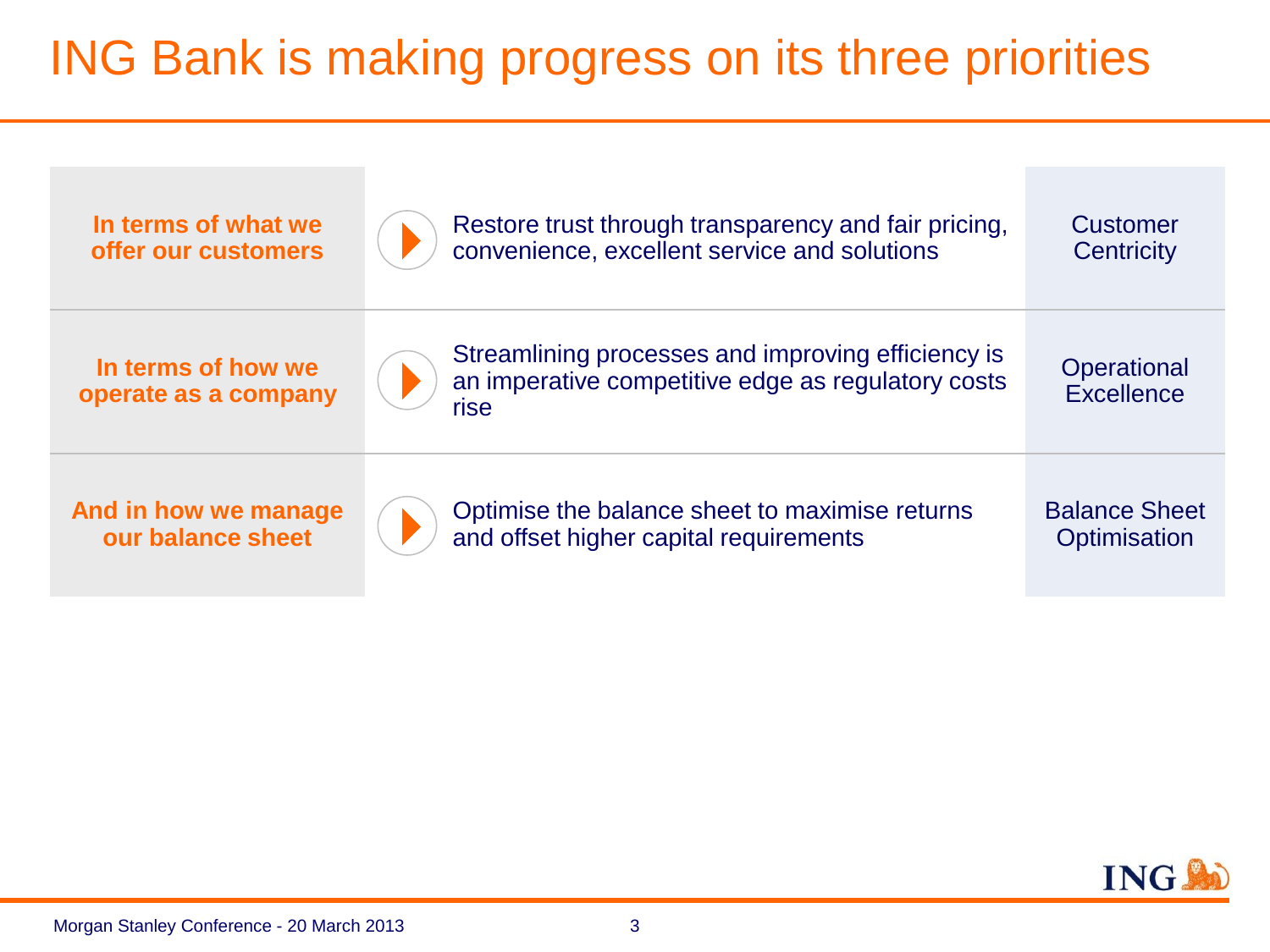### Basel III: catalyst to manage Balance Sheet efficiently

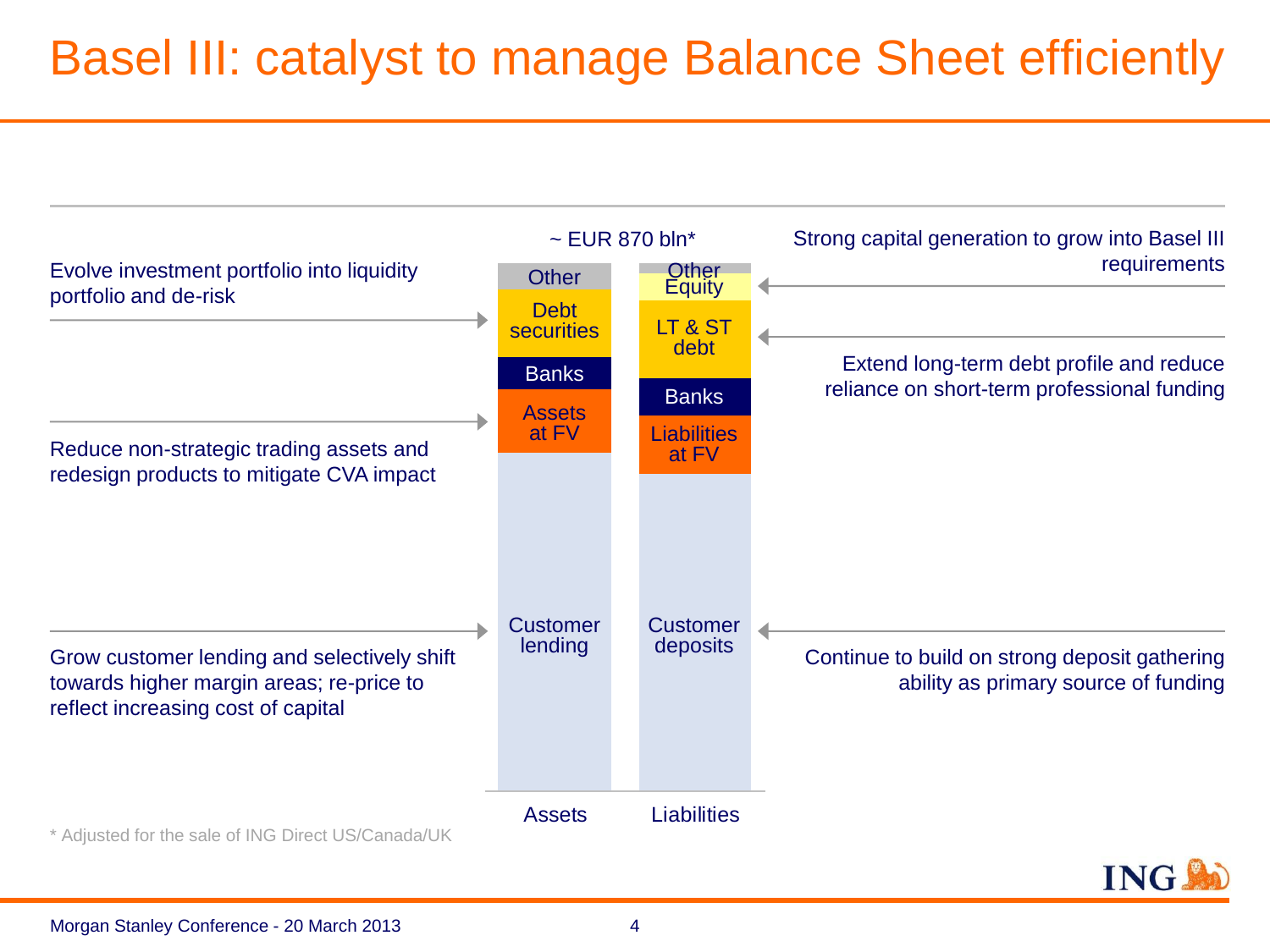### Grow lending without growing the balance sheet



\* Sep 2011: Pro-forma (adjusted for the sale of ING Canada/UK)

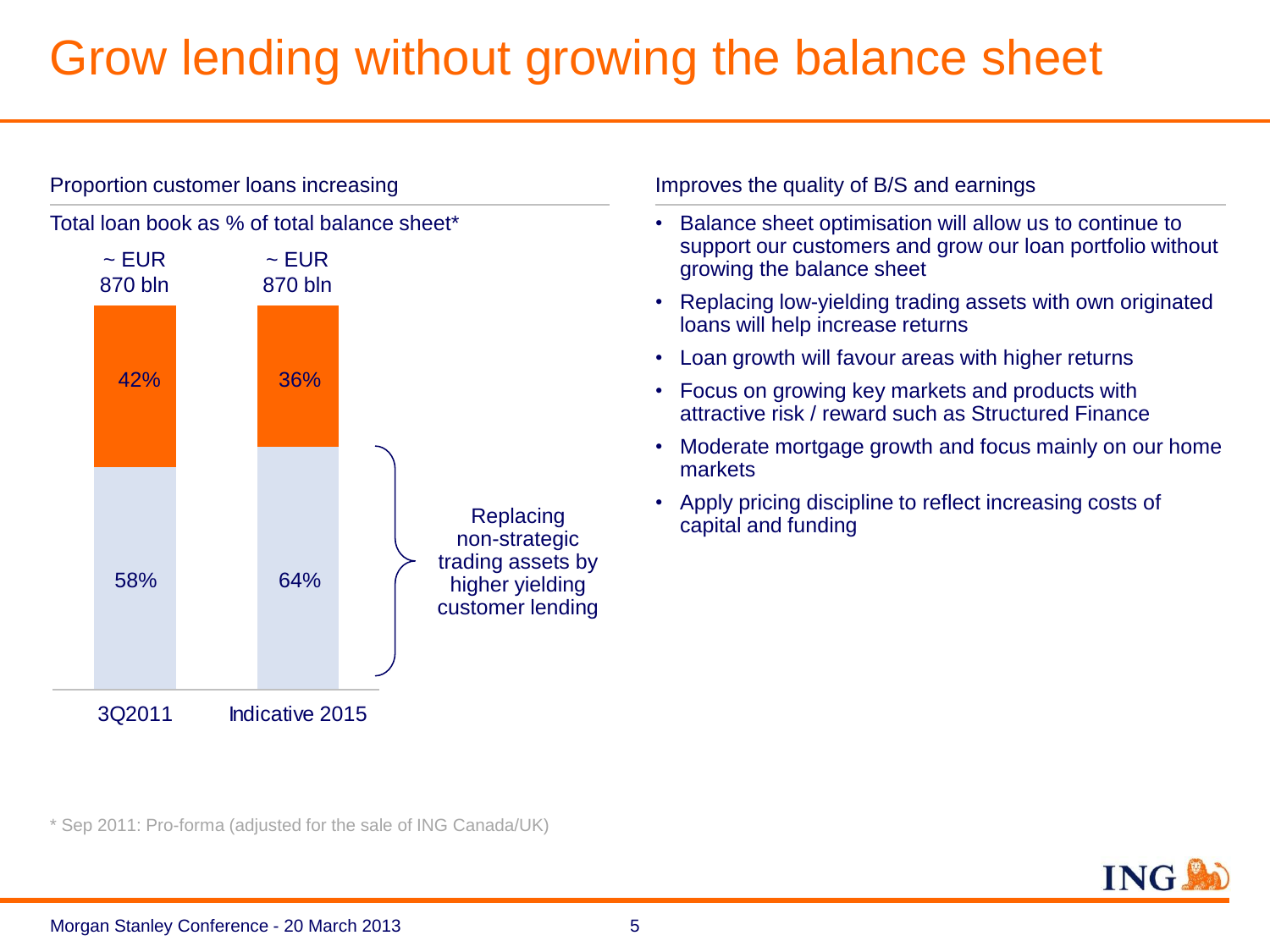### ING Bank's balance sheet optimisation is on track



#### ING Bank (in EUR bln)\*

• The total balance sheet was deleveraged, which resulted in a EUR 137 bln reduction since September 2011, of which EUR 85 bln was related to the sale of ING Direct USA and Canada

- Customer deposits increased by EUR 30 bln
- Customer lending continued to increase, primarily in Retail **Banking**
- Short-term professional funding reduced by EUR 62 bln, while increasing long-term debt
- The debt securities portfolio has been reduced by EUR 9 bln since September 2011
- Financial assets at fair value were reduced by EUR 24 bln to allow growth in customer lending. December 2012 was seasonally low towards year-end 2012

\* Sep 2011: Pro-forma (adjusted for transfer ING Direct Canada/UK to assets/liabilities held for sale)

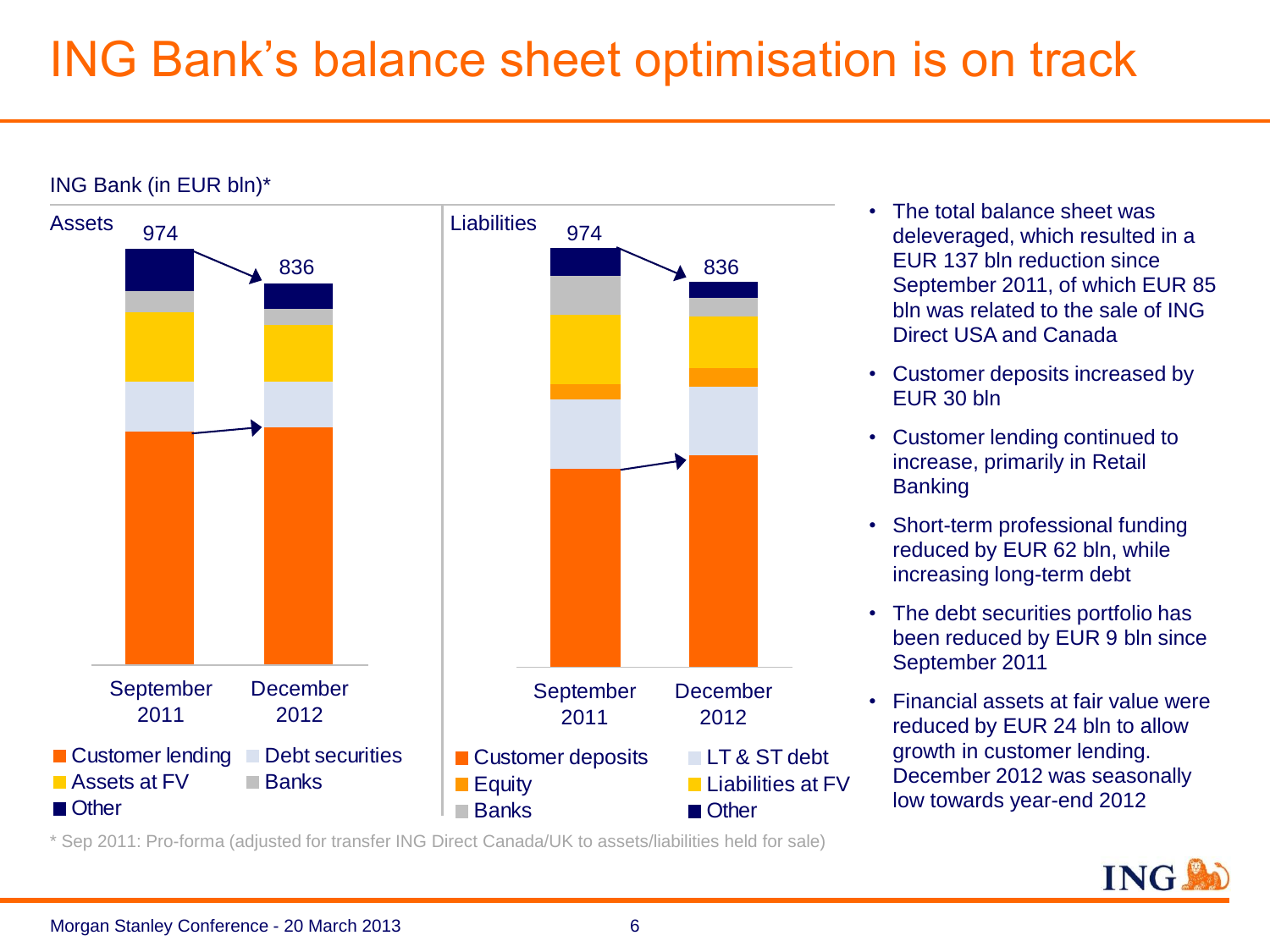### Quality of debt securities portfolio improved significantly



ING Bank: Debt securities portfolio (in EUR bln)\*

\* Sep 2011: Pro-forma (adjusted for the sale of ING Direct Canada)

- ING Bank has been transforming the debt securities portfolio into a liquidity book as part of the overall strategy to optimise the balance sheet
- In 2012, ING Bank sold EUR 6 bln of debt securities as part of the planned de-risking program, resulting in a pre-tax loss of EUR 0.6 bln and reducing RWA by EUR 7 bln
- These sales were concentrated in ABS, while purchases were core-European government bonds and AAA covered bonds
- In addition, ING Bank sold EUR 3.5 bln of bonds to facilitate the sale of ING Direct UK
- The quality of the fixed income portfolio improved substantially: a positive revaluation reserve of EUR 1.3 bln after tax at 31 December 2012
- The portfolio is now more liquid and Basel III compliant
- ING Bank has completed the planned de-risking of its investment portfolio, however we will continue to actively manage the portfolio and take selective action where necessary

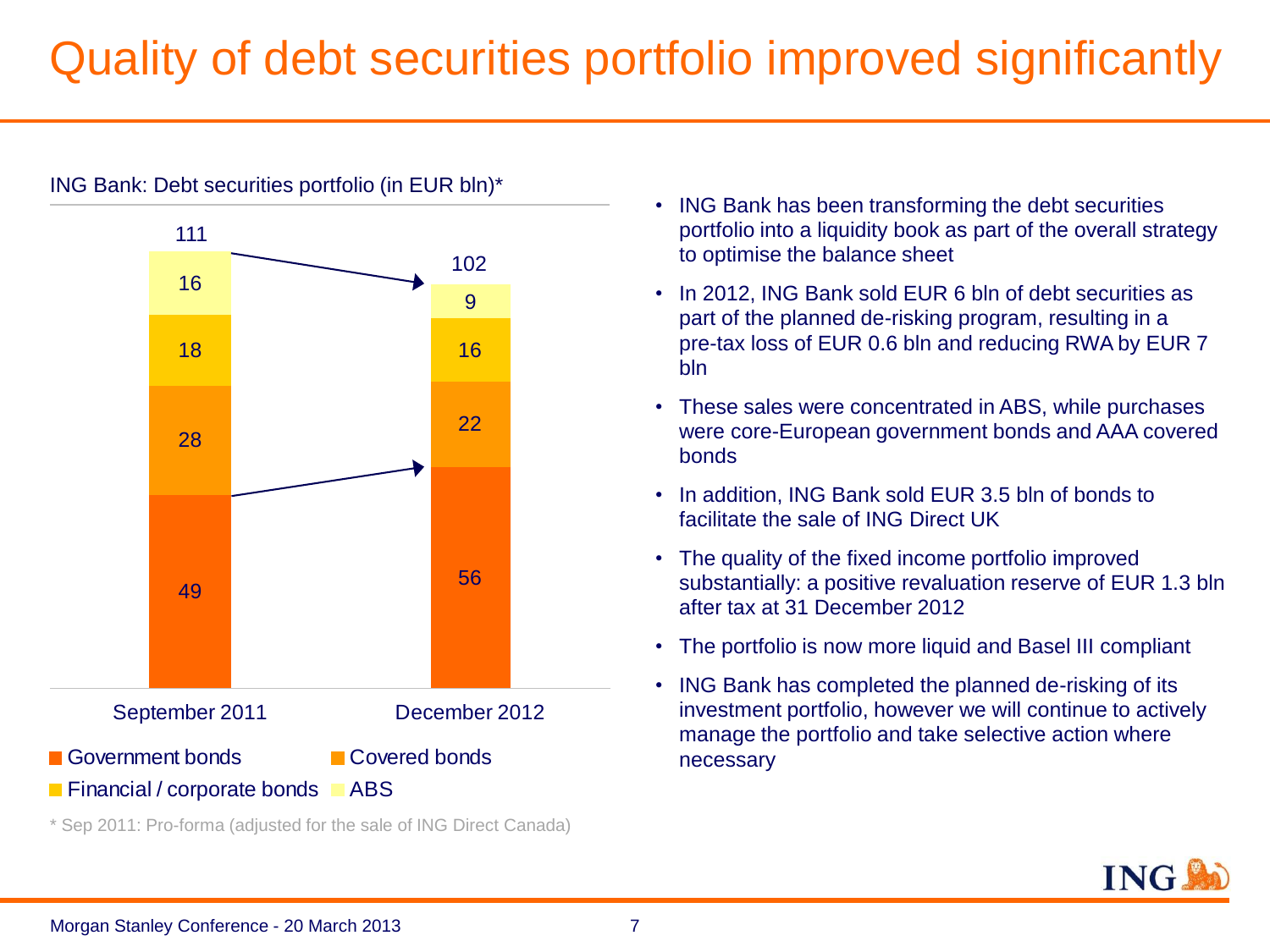### Short-term funding reduced while growing deposits

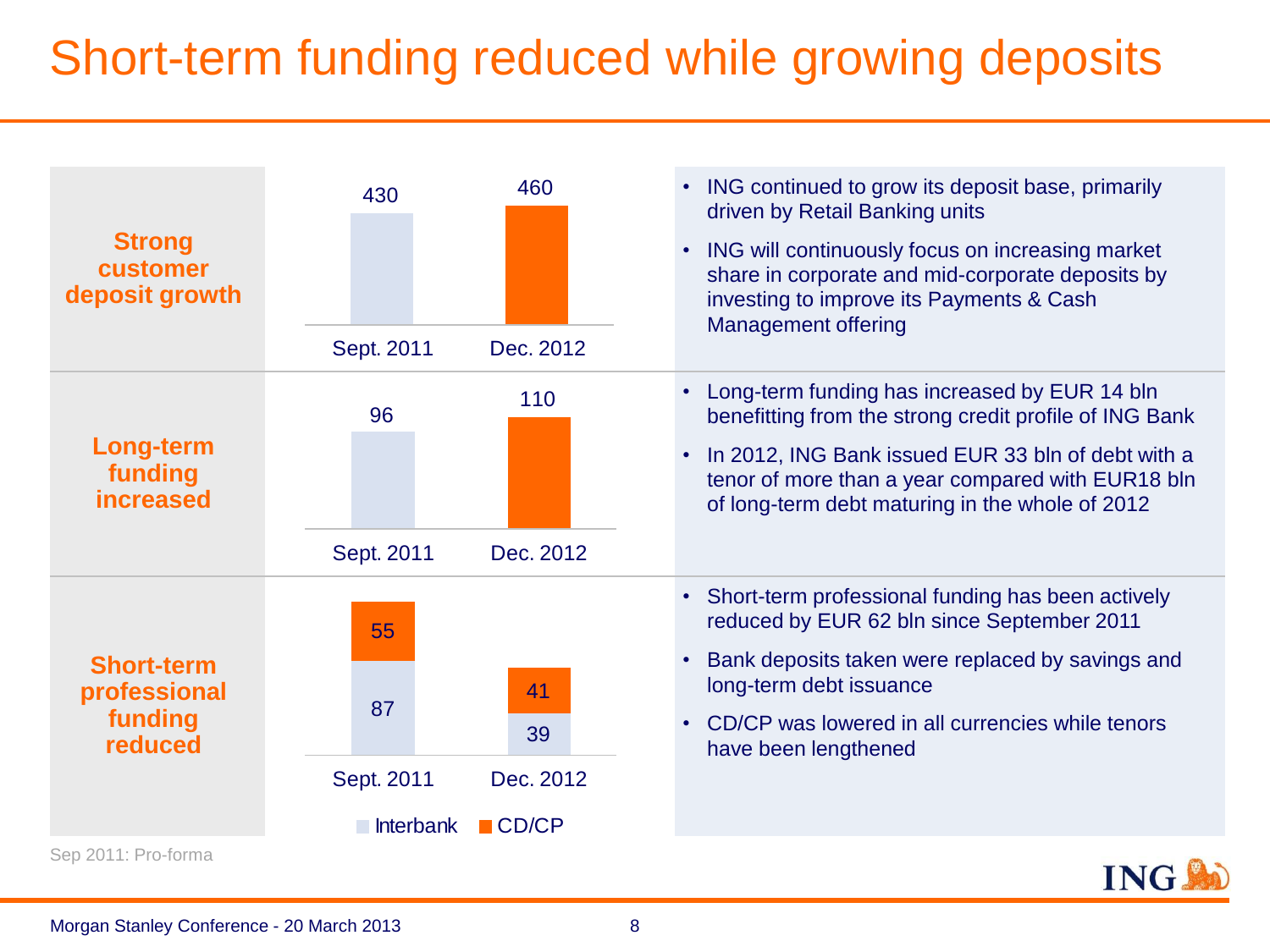### ING Bank already meets most Basel III requirements



#### Basel III ratios met



### Balance sheet and RWA reduced strongly (in EUR bln)

■Sep. 2011 Dec. 2012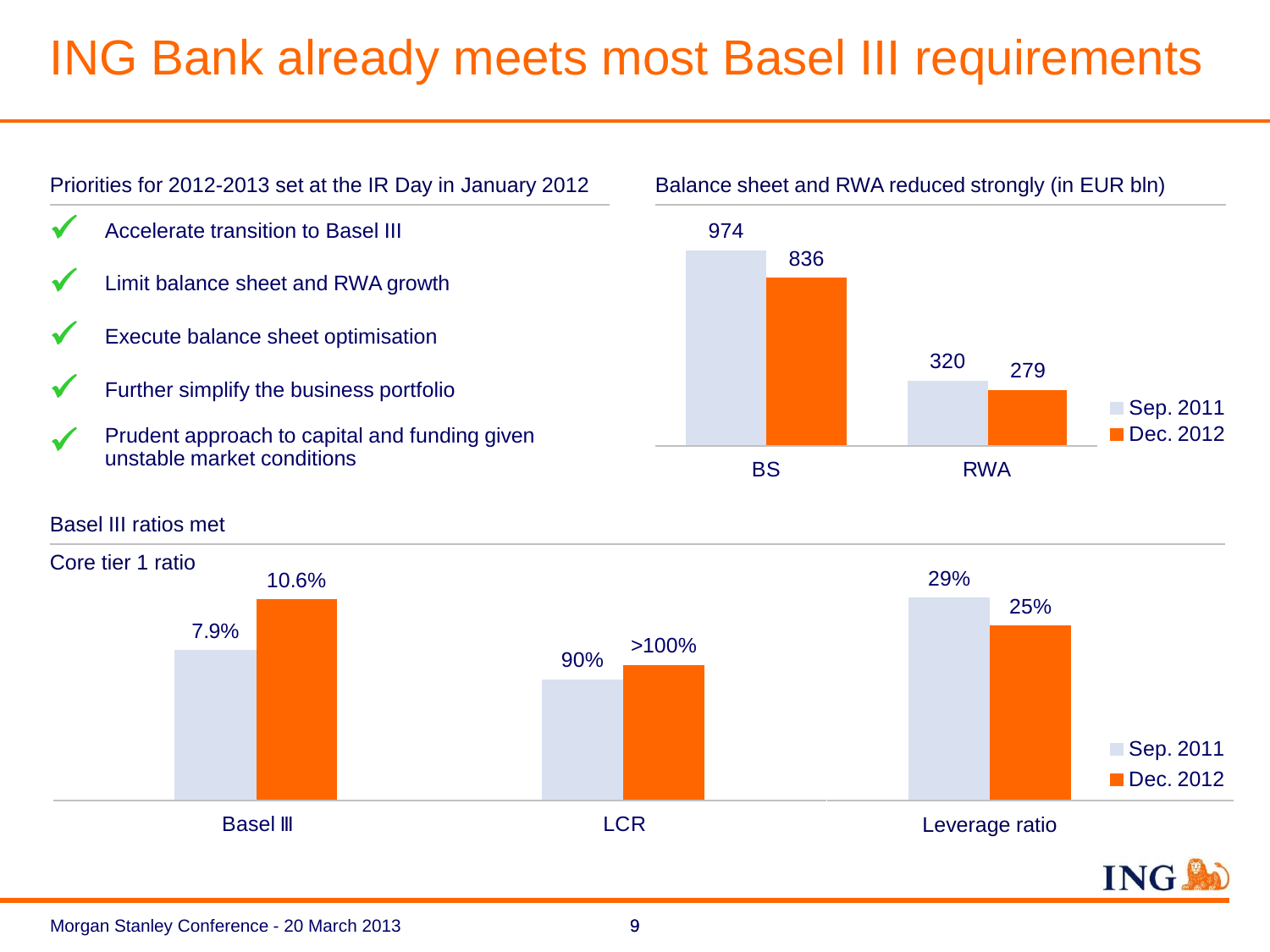### Pro-forma Basel III core Tier 1 ratio of 10.6%



Morgan Stanley Conference - 20 March 2013

- ING Bank's Basel 2.5 core Tier 1 ratio remained strong at 11.9% at 31 December 2012
- IAS 19R on pensions came into effect on 1 January 2013 requiring immediate recognition of actuarial gains and losses through equity. Based on 31 December figures, this would have an impact of -60 bps on the Bank's core Tier 1 ratio
- In 1Q13, ING completed the sale of ING Direct UK and the sale of its 5% stake in Kookmin Bank with an estimated impact on capital of +20 bps
- The estimated fully loaded Basel III impact is around -90 bps

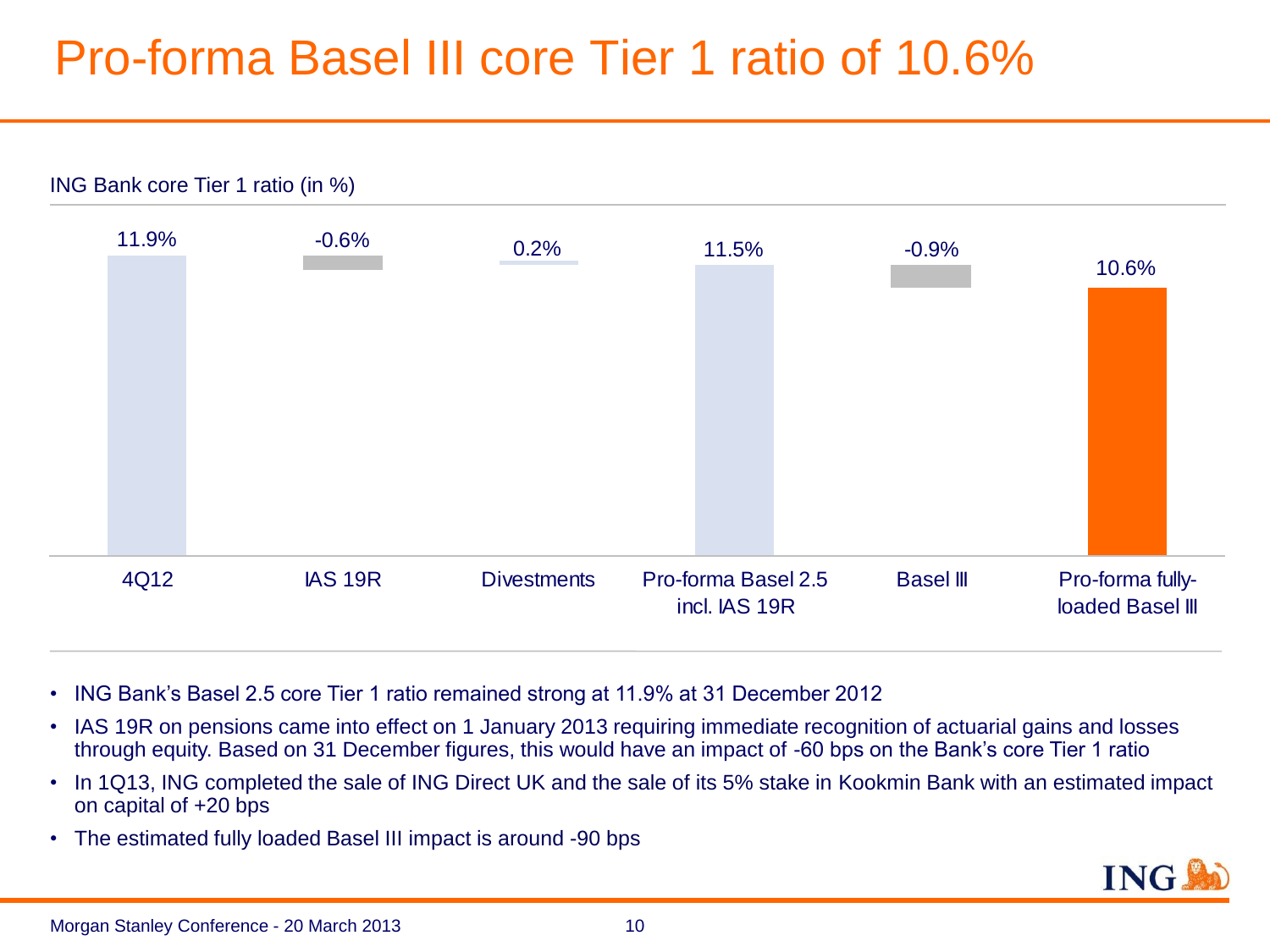# 2012 results impacted by higher risk costs

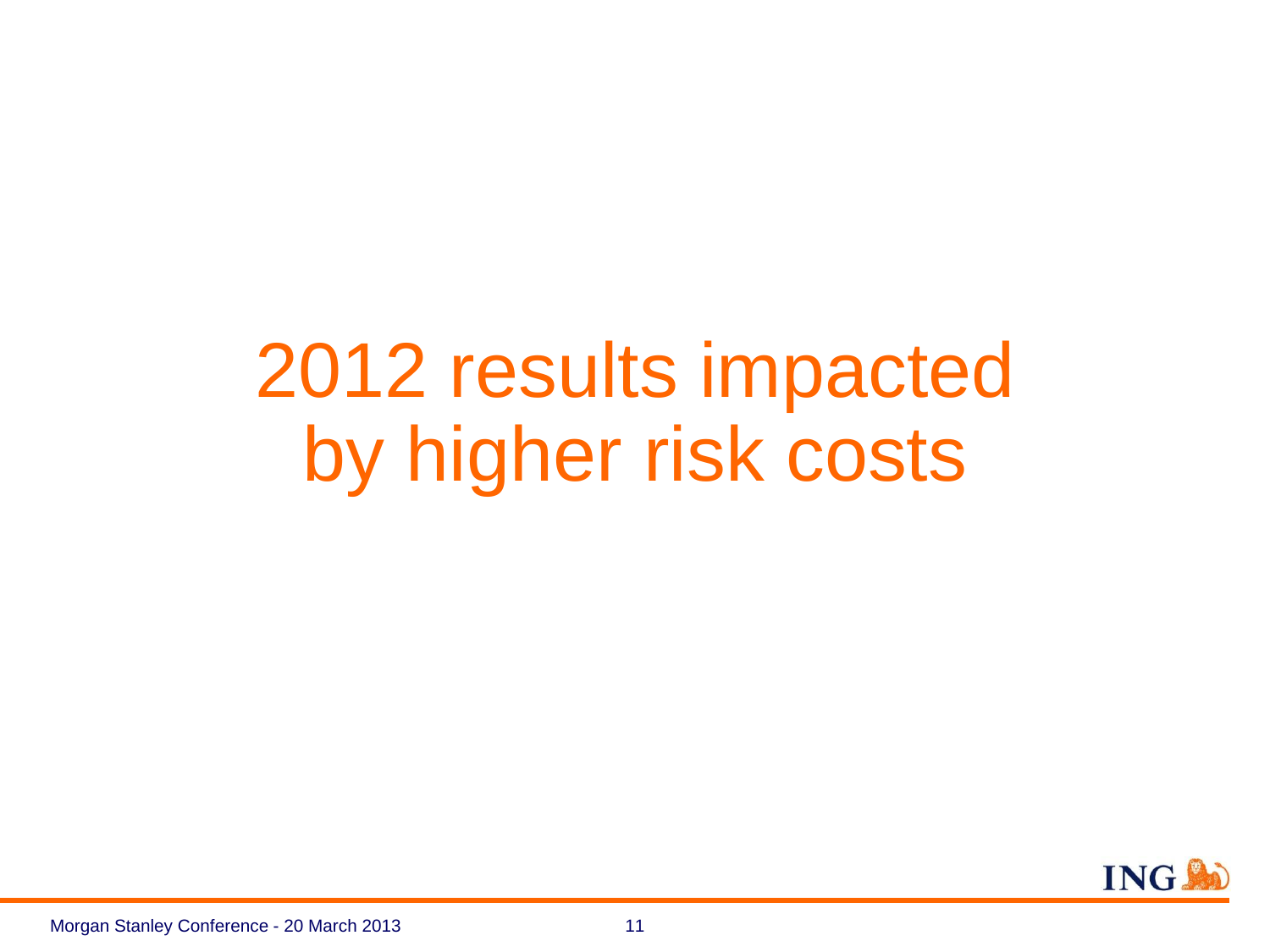### Full year 2012 underlying net profit declined to EUR 2,147 mln, driven by higher risk costs



Underlying income (in EUR mln)





- Net profit was EUR 2,967 mln in 2012, including the gains on sales of ING Direct USA/Canada
- The net result also includes EUR 304 mln in restructuring costs, which will help drive future performance
- Underlying net result down to EUR 2,147 mln, driven by higher risk costs
- Underlying income relatively low in 4Q12 due to seasonality. The fourth quarter is normally relatively weak, while the first quarter is normally relatively strong

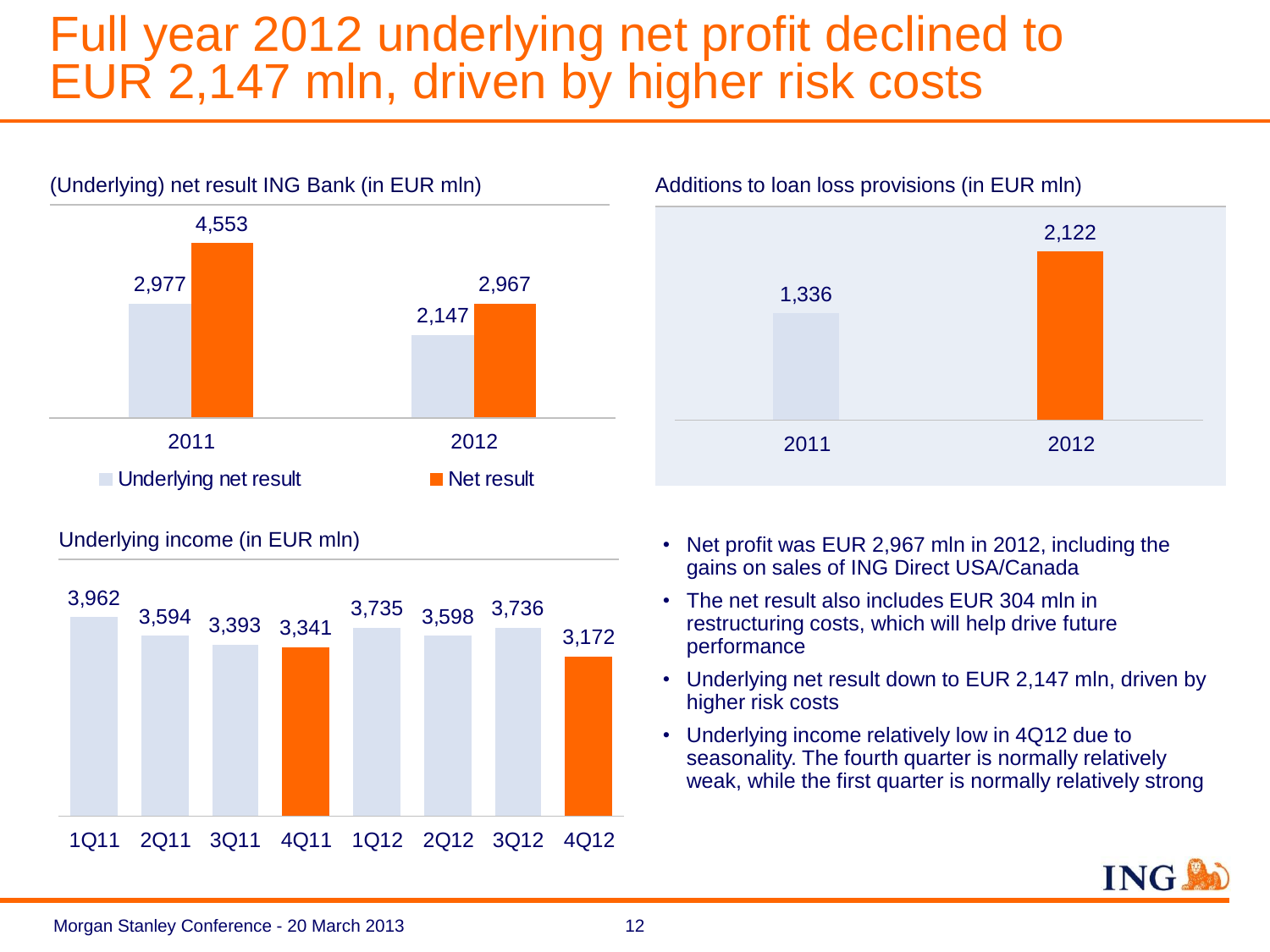## 2012 income impacted by de-risking and CVA/DVA



- 2012 income included EUR 601 mln in losses from de-risking of the bond portfolio. This planned programme has been completed
- Credit adjustments moved from a positive EUR 275 mln to a negative EUR 587 mln as credit spreads narrowed
	- EUR -457 mln Commercial **Banking**
	- EUR -131 mln Corporate Line
- Underlying income, adjusted for impairments on Greek government bonds, de-risking losses and credit adjustments,



Morgan Stanley Conference - 20 March 2013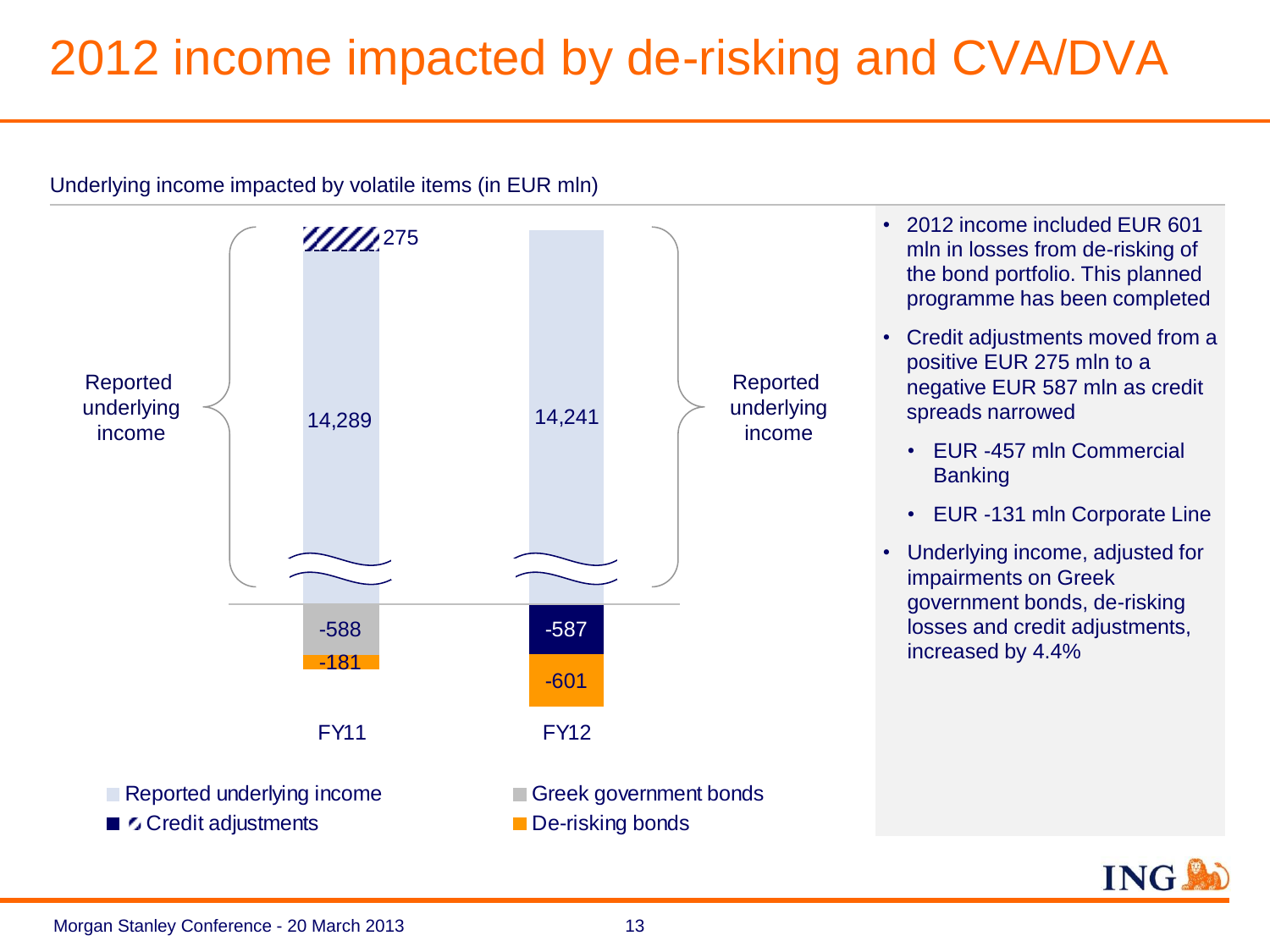### Risk costs increased as economy weakened



Underlying additions to loan loss provisions by product

- Increase in risk costs versus 2011 was driven by Industry Lending and Benelux SMEs/Midcorps
- Geographically, the year-on-year increase was driven by the Netherlands and Rest of Europe, the UK in particular
- ING expects risk costs to remain elevated amid weak economic climate



Underlying additions to loan loss provisions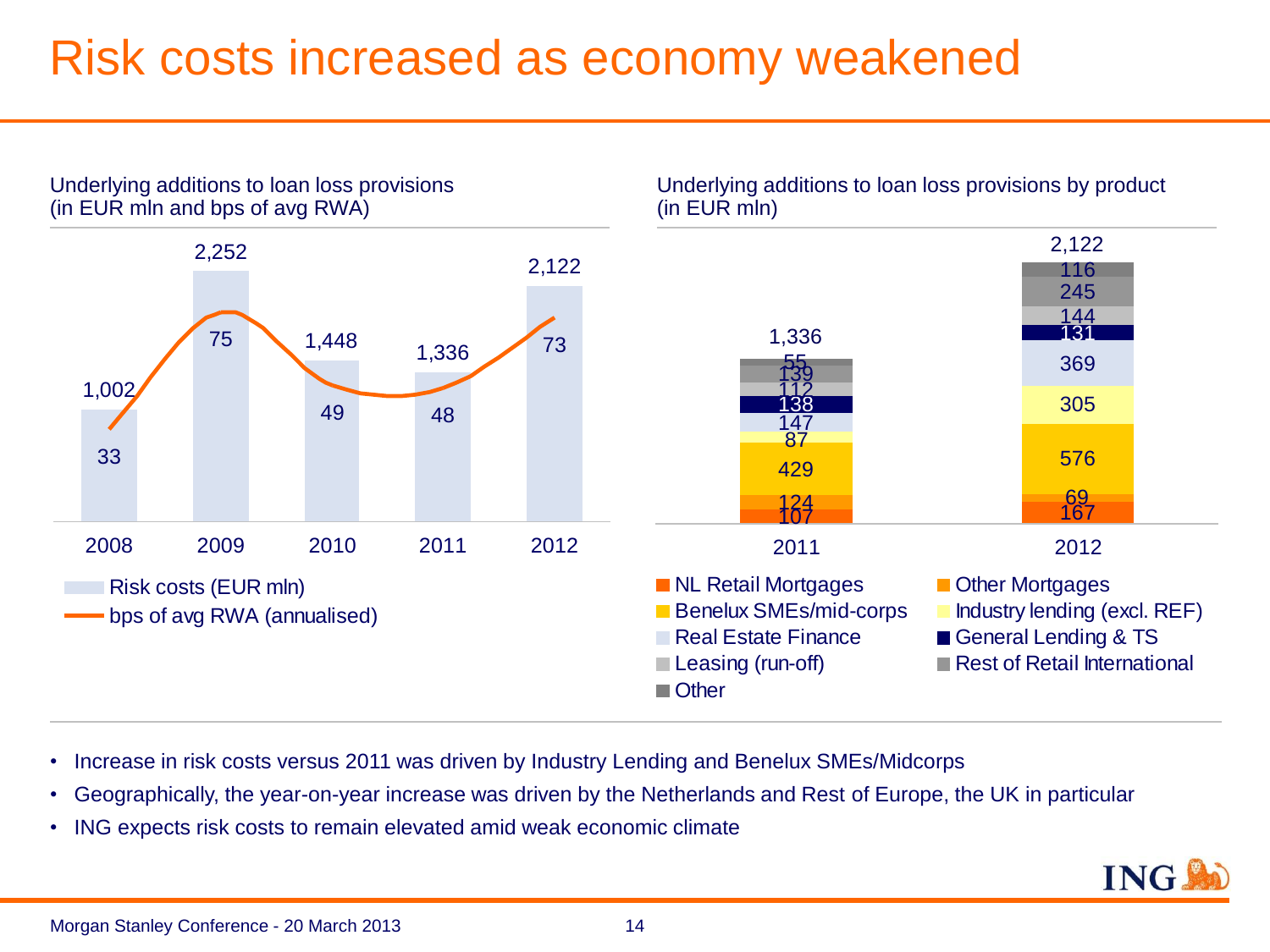### NPL ratio increased to 2.5%



#### NPL ratio (in %)

|                           |                              | 4Q12 | 4Q11 |
|---------------------------|------------------------------|------|------|
|                           | <b>Residential mortgages</b> |      |      |
|                           | - Netherlands                | 1.4  | 1.1  |
|                           | - Other                      | 1.0  | 1.0  |
| <b>Commercial lending</b> |                              |      |      |
|                           | - Corporate loans            | 3.5  | 2.3  |
|                           | - Mid-corps/SMEs             | 5.4  | 4.4  |
|                           | - Structured Finance         | 2.5  | 2.1  |
|                           | - RE Finance                 | 7.6  | 5.6  |
|                           | - Leasing                    | 8.4  | 5.9  |
|                           | - Other                      | 0.7  | 1.0  |
| Total / average           |                              | 2.5  | 2.0  |
|                           |                              |      |      |

- The NPL ratios in Mid-corps/SMEs, Real Estate Finance and Leasing remained relatively high in the fourth quarter
- The NPL ratio for Dutch mortgages remains moderate at 1.4%

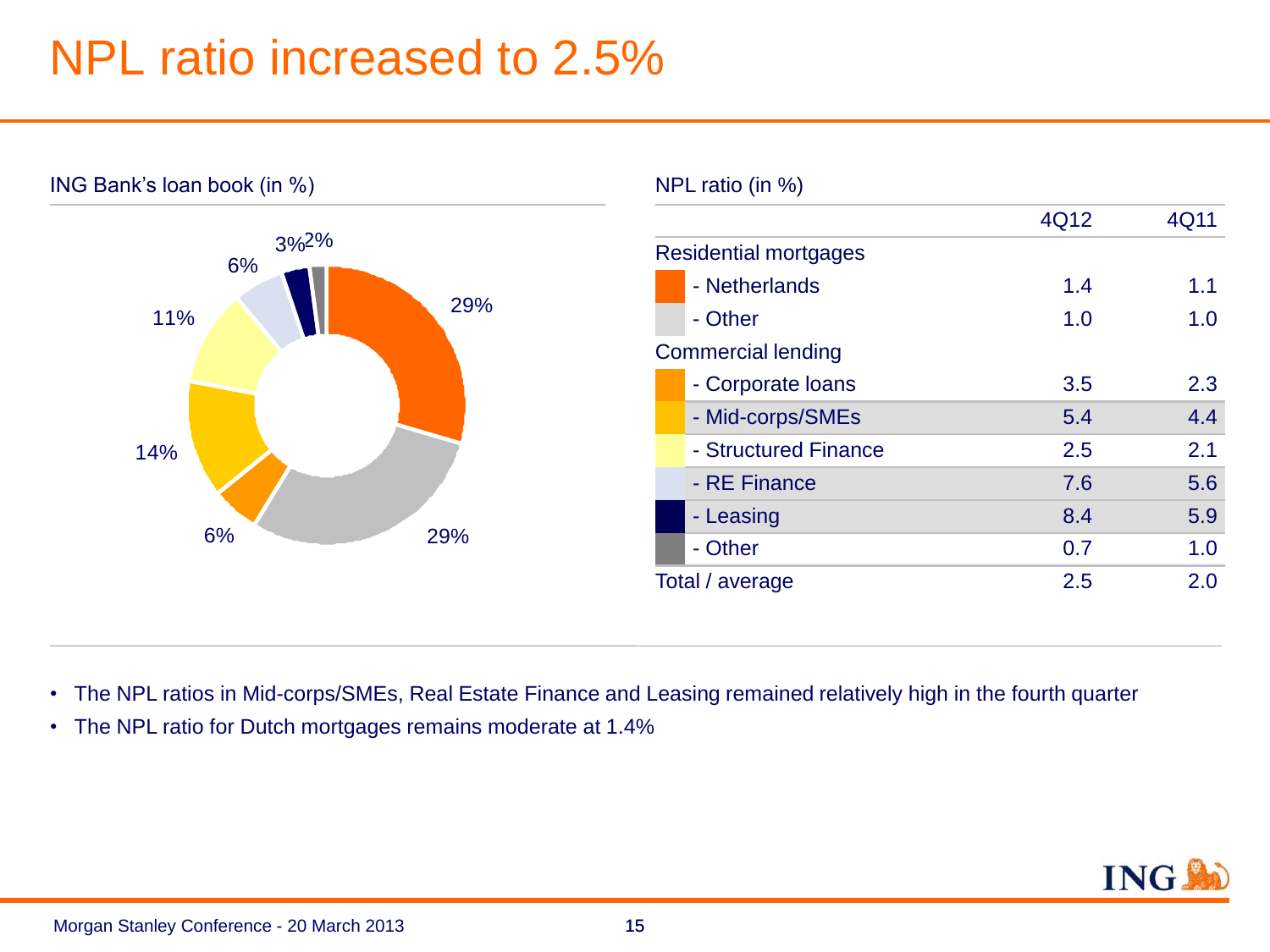### Risk costs of Real Estate Finance remain elevated







- Non-performing loans ratio (in %) Risk costs Real Estate Finance increased in 2012 and were concentrated in the International portfolio
	- NPL ratio increased to 7.6%, up from 5.6% in 4Q11
	- Overall quality of the portfolio remains relatively good
	- REF financing policy is based on cash flow generating prime real estate properties with diversified rent rolls, senior secured facilities, relatively low starting LTVs and conservative covenant setting
	- Construction is less than 1% of total REF portfolio
	- Risk costs in REF are expected to remain elevated given deteriorating European commercial real estate markets

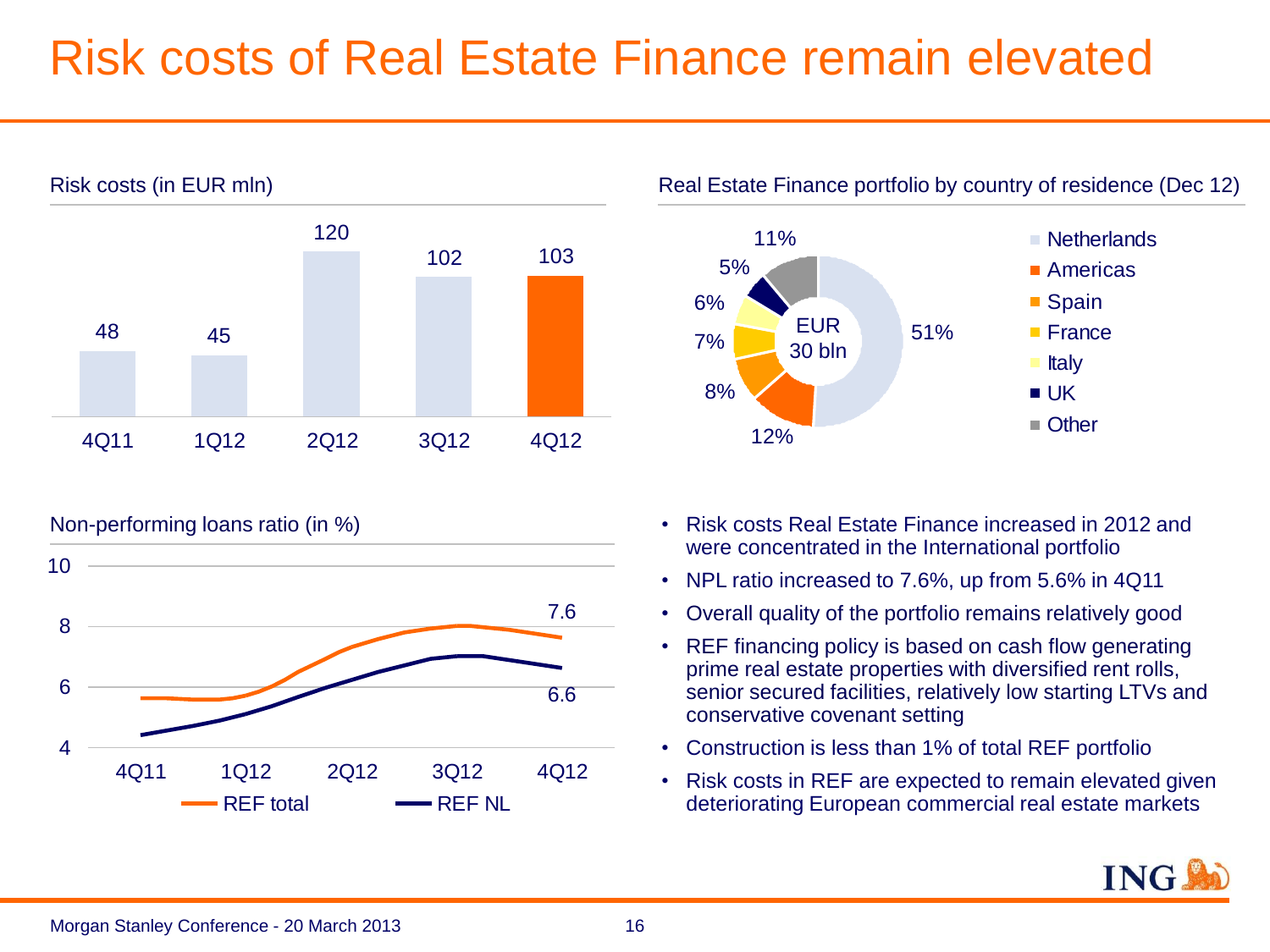### Risk costs for Dutch mid-corporate and SME lending up



Some segments more affected than others<sup>\*</sup> (NPL, %) Risk costs up in a well diversified portfolio





- Risk costs have increased in 2012 as NPLs increased from 4.5% to 5.4% driven by challenging economic conditions
- High NPLs in Food, Beverage and Personal Care are largely driven by greenhouse farming and clothing industry
- Elevated levels for Retail are primarily driven by Non-Food while Builders and Contractors are impacted by the weakness of the Dutch housing market

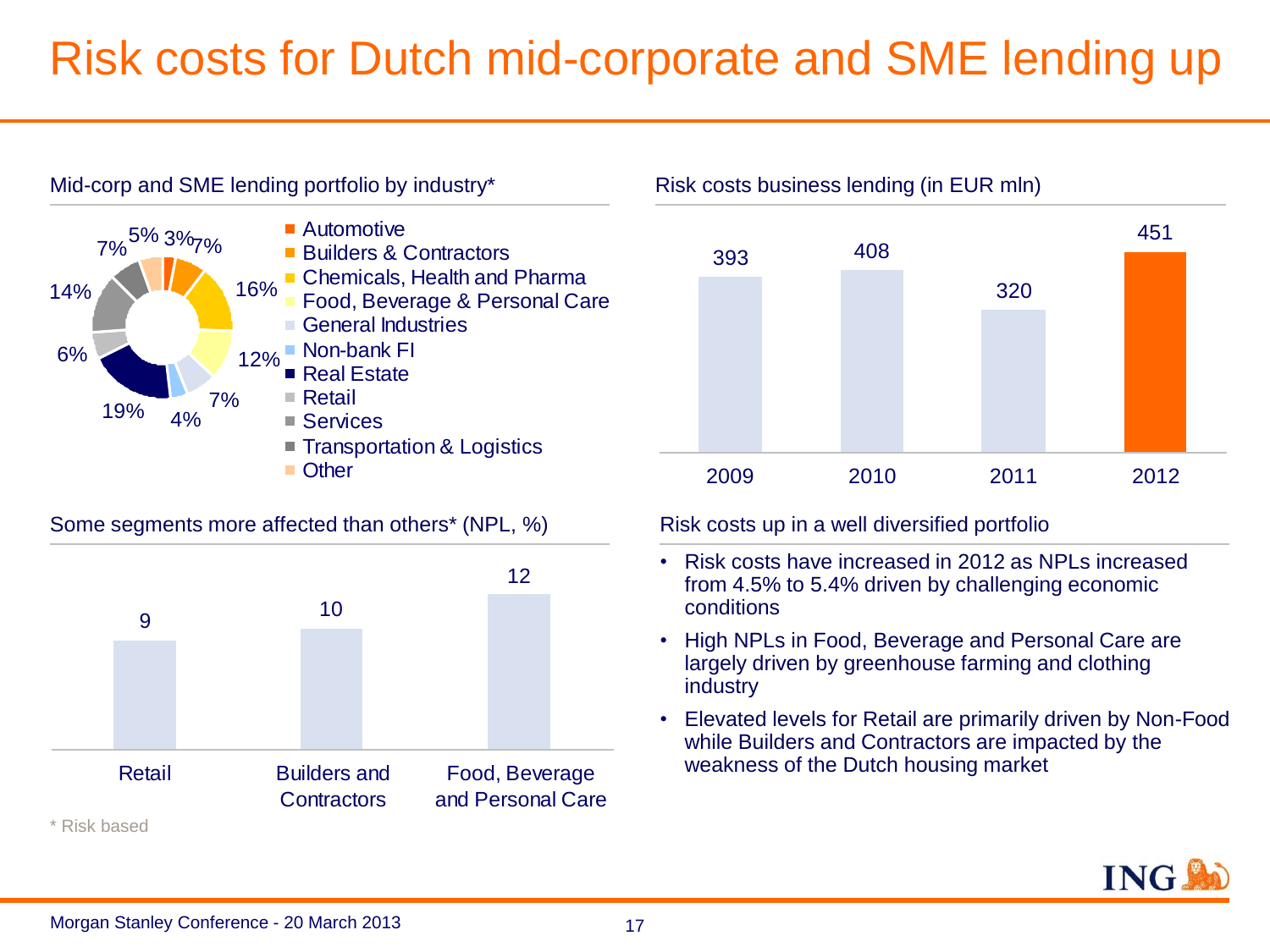### NPL ratio on Dutch mortgages increased slightly to 1.4%



- Risk costs declined to EUR 33 mln in 4Q12, from EUR 44 mln in both 4Q11 and 3Q12
- On a full year basis, risk costs are up by EUR 60 mln in 2012 versus 2011, mainly due to lower house prices
- The NPL ratio increased slightly to 1.4%. At ING, the customer is classified as non-performing if 90 days in arrears, and only returns to performing after complete repayment of the total overdue
- The percentage of just 90+ arrears remained low at 0.7%
- Risk costs are expected to remain elevated, driven by further house price declines in 2013 and higher unemployment

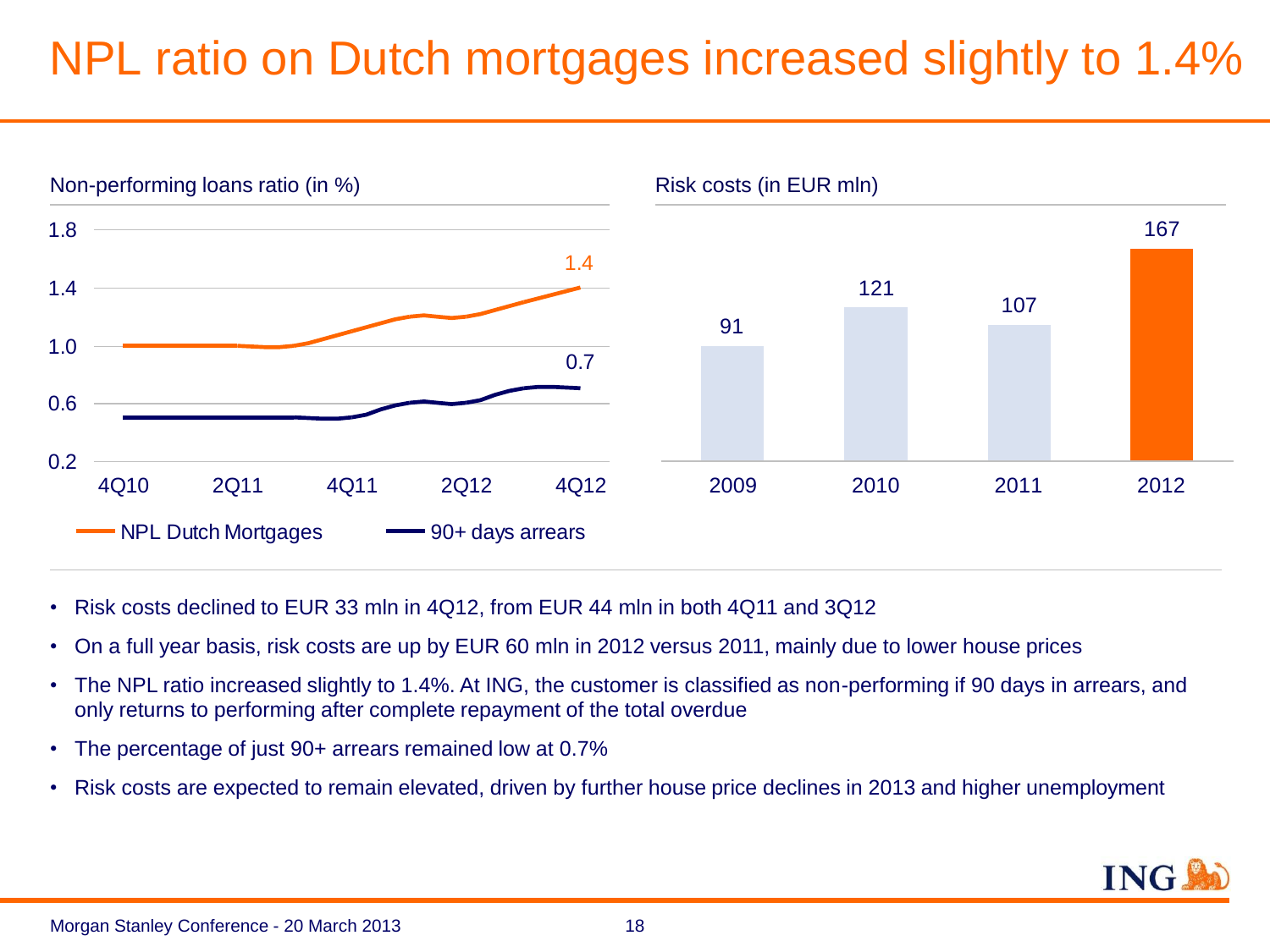### Dutch mortgage tax reform provides clarity to market

#### Reform of tax treatment on Dutch mortgages

- Relatively high loan-to-value and high debt-to-income of Dutch mortgage market are driven by full tax deductibility of interest paid on mortgage loans
- Recent house price declines have been driven in part by uncertainty about housing market reform
- Reforms came into effect on 1 January 2013, which include a gradual reduction of deductibility for both existing and new mortgages. Interest on new mortgages is only tax deductible for mortgages that fully amortise over 30 years
- The reforms will impact affordability, likely leading to further decline in house prices in 2013, but removes uncertainty about future tax treatment, which should help to stabilise the market
- Loan-to-value and debt-to-income statistics do not take into account the high level of household wealth in the Netherlands as well as additional collateral from savings, investment and life insurance mortgages
- 18% of ING's mortgage portfolio is covered by the National Mortgage Guarantee
- Banks have full recourse to other assets in case of default
- The primary driver for NPLs on Dutch mortgages is unemployment, which is in the Netherlands among the lowest in Europe, despite recent increases



Unemployment rates in January 2013



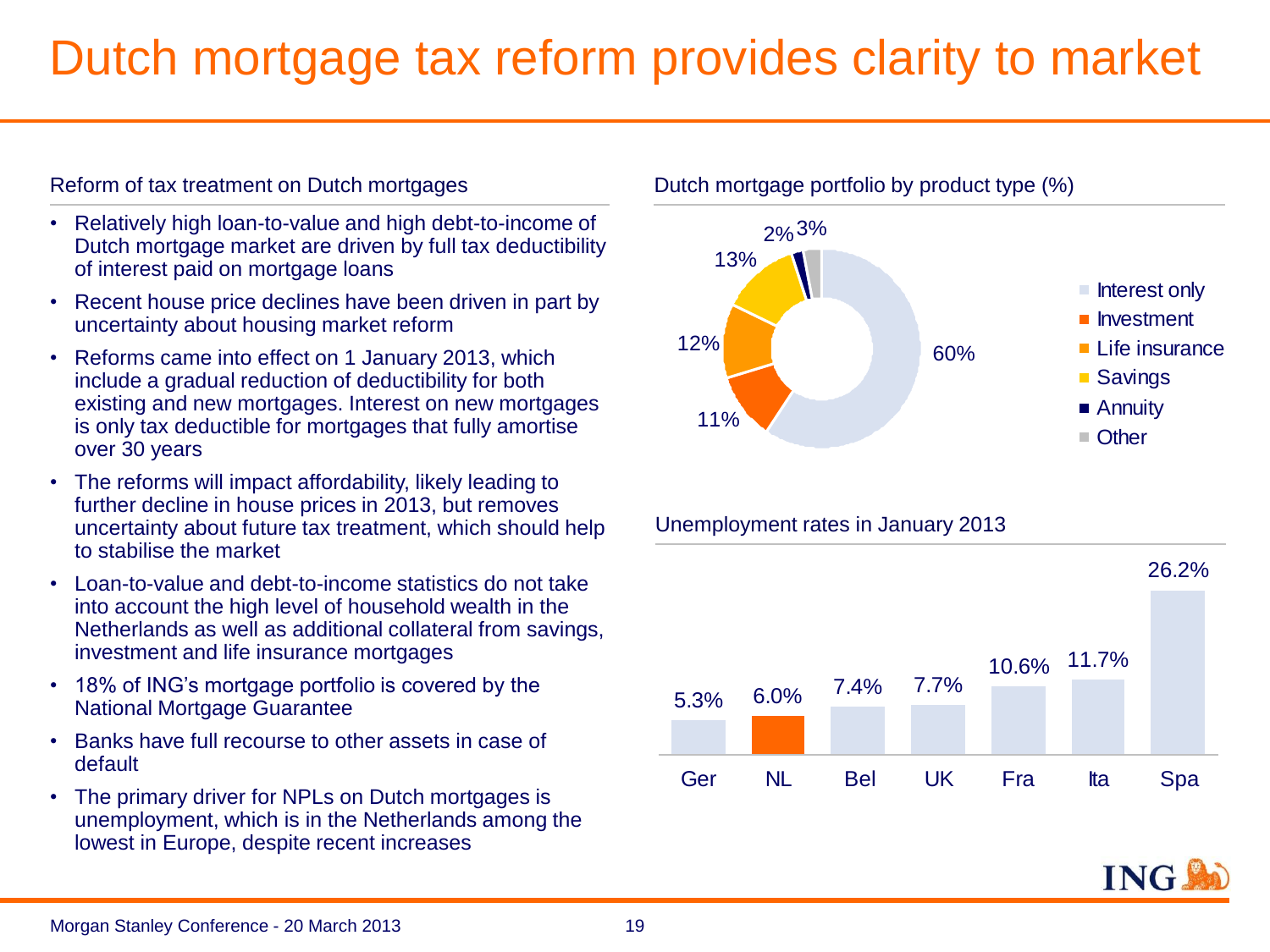### Dutch economy is expected to start growing again in 2H13







- The Dutch economy is expected to start growing again in the second half of 2013
- Unemployment expected to peak in 2014
- House prices have declined by 19% since the peak in 2008
- Clarity on housing market reforms and improvement Dutch economy is expected to result in stabilisation of house prices, although exact timing is difficult to predict. In the short-term, house prices are expected to decline further

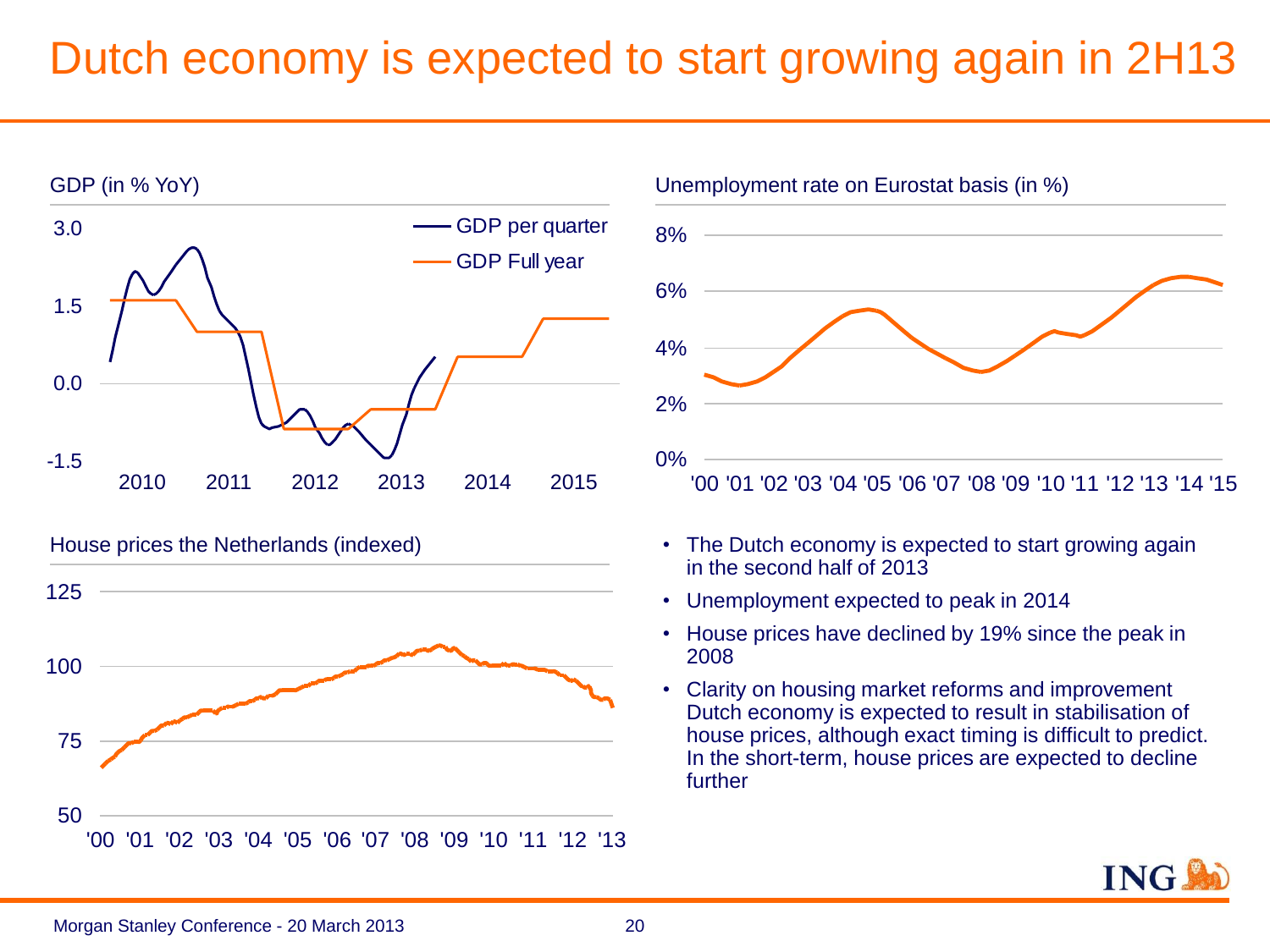# Delivering on Ambition 2015

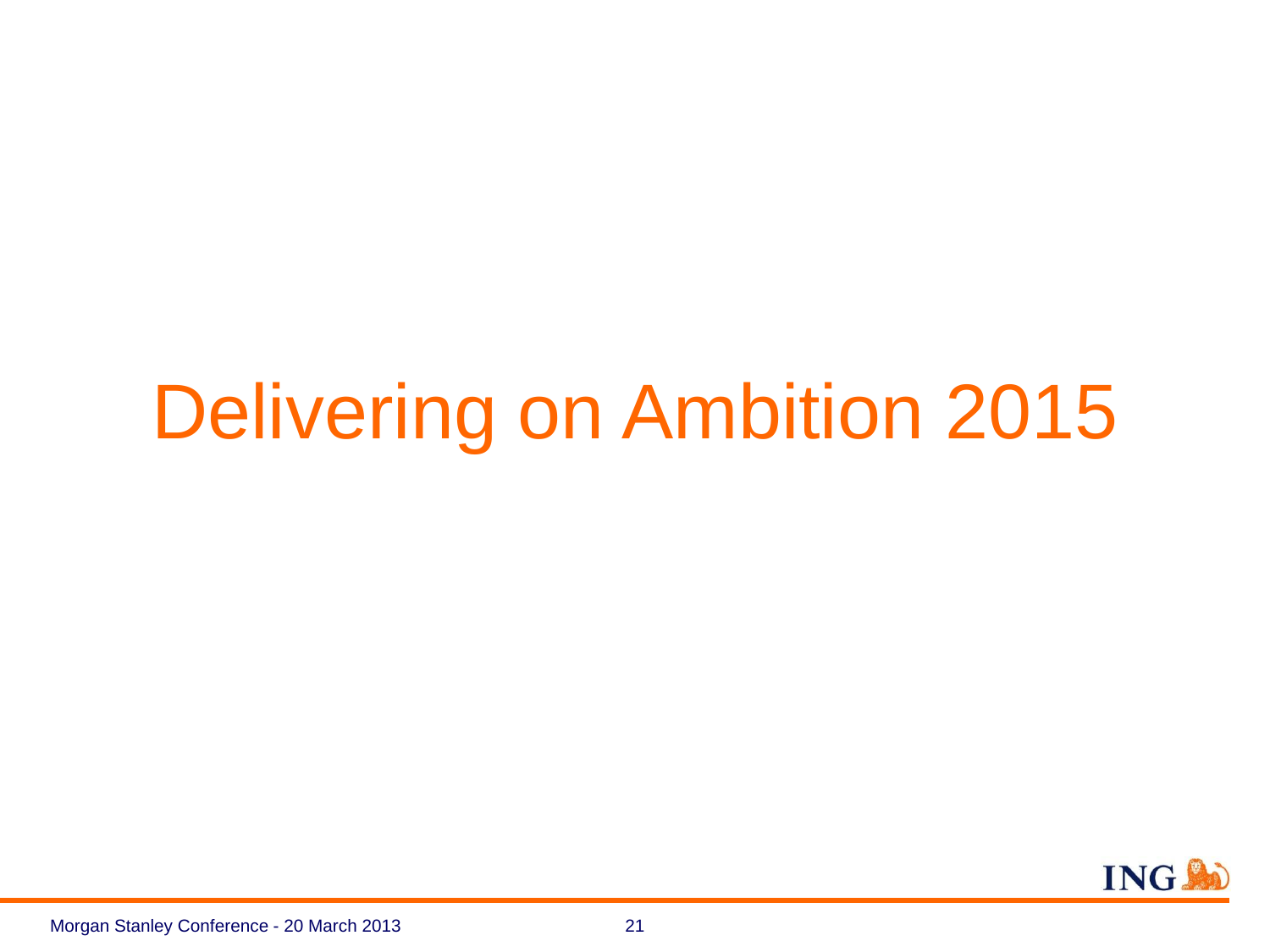## ING Bank is making progress on Ambition 2015

FY 2012 / 31 Dec 2012

| <b>Assets</b>      | • Balance sheet to remain stable at ~EUR 870 billion    | <b>EUR 836 bln</b>    | $\overline{\mathsf{M}}$ |
|--------------------|---------------------------------------------------------|-----------------------|-------------------------|
| <b>Core Tier 1</b> | • At least ≥10% under Basel III                         | $10.6\%$ <sup>*</sup> | $\blacktriangledown$    |
| <b>Leverage</b>    | • Leverage to decline below 25 (Basel III)              | 25                    | $\triangledown$         |
| L <sub>t</sub> D   | • Loan to Deposit ratio to decline to below 1.10        | 1.13                  |                         |
| <b>LCR</b>         | • Liquidity coverage ratio >100% in 2015                | $>100\%$              | $\boldsymbol{\nabla}$   |
| <b>NIM</b>         | • Re-pricing, deleveraging to improve NIM (140-145 bps) | 132 bps               |                         |
| C/I                | • Cost/income ratio to decline to 50-53% in 2015        | 57.6%**               |                         |
| <b>RoE</b>         | • Return on Equity of 10-13% over the cycle             | 5.9%                  |                         |

\* Pro-forma fully loaded including IAS 19R and sale stake KB and ING Direct UK

\*\* Adjusted for market impacts and credit adjustments

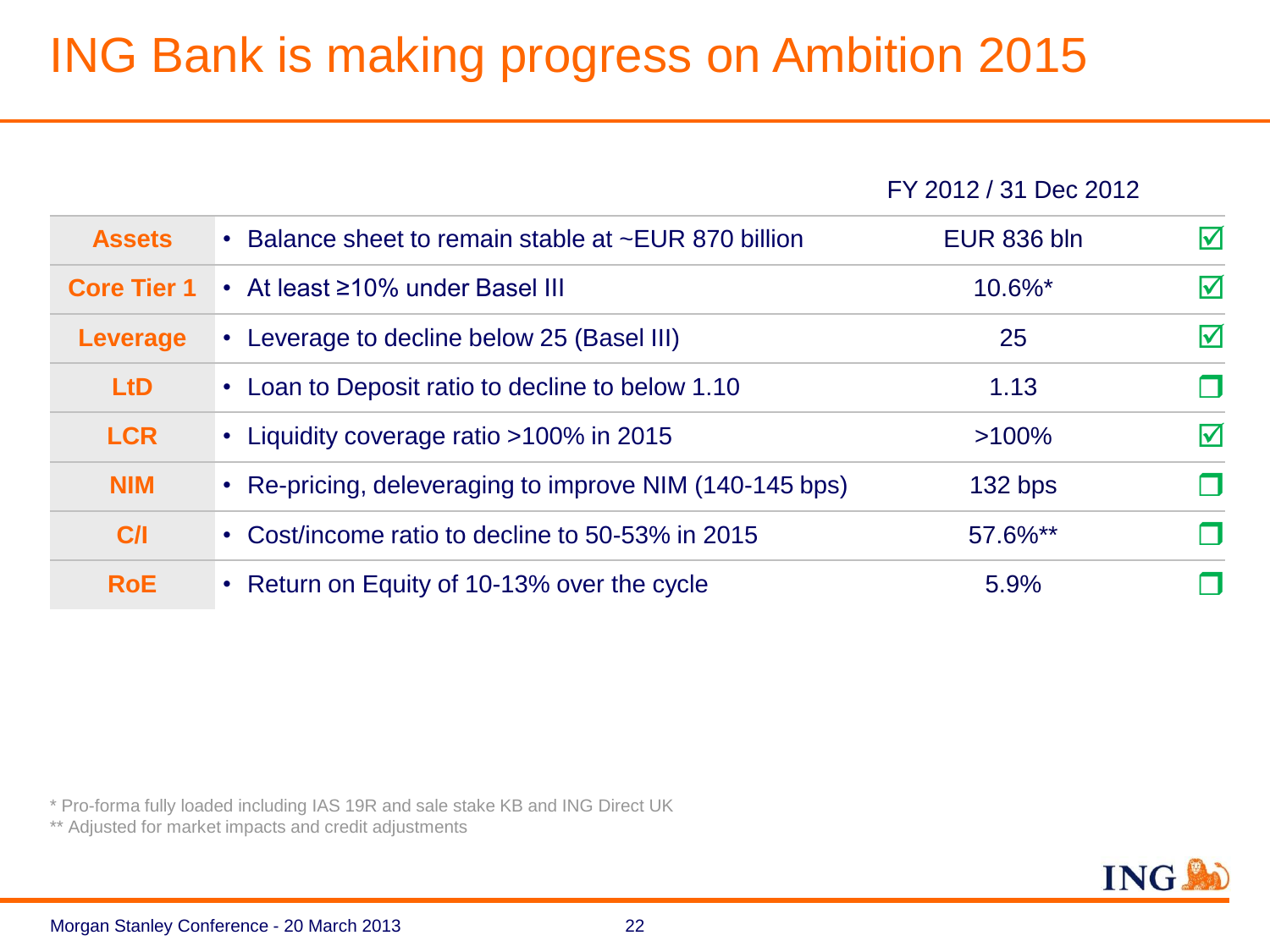### An optimised balance sheet should result in an attractive ROE of 10-13% under Basel III



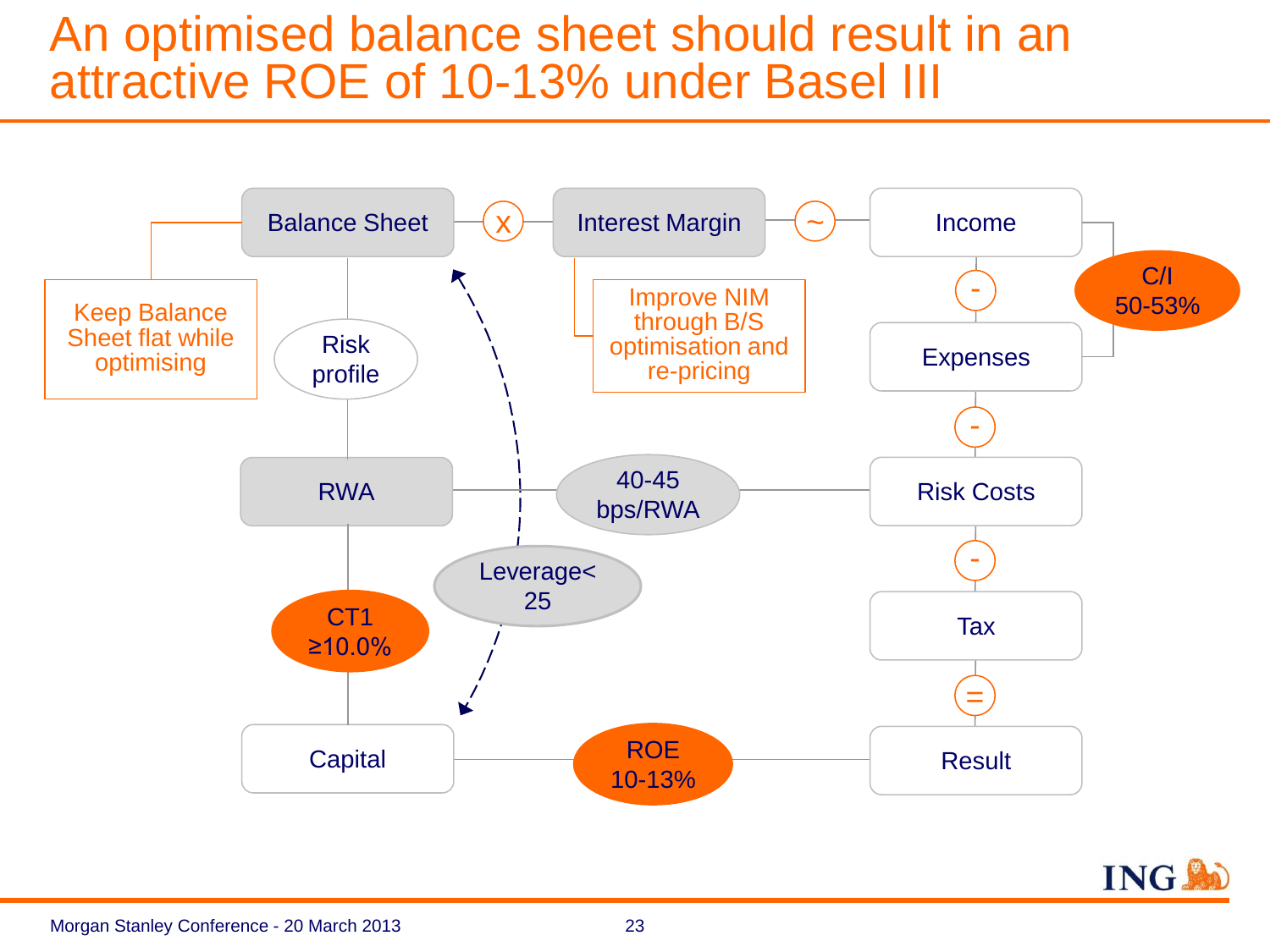### Loan repricing continues but growth is subdued





### Underlying interest margin by quarter (in bps)



- Net interest result (in EUR mln)
- ING Bank (based on avg Balance Sheet)
- Lending (based on avg Client Balances)
- PCM/Savings & Deposits (based on avg Client Balances)

### Repricing is supportive for NIM

- The interest result remained relatively stable while customer lending declined amid weak demand for credit
- Balance sheet optimisation allows us to increase the lending portfolio
- Re-pricing of new production and existing portfolio should further support the NIM

\*2011: Pro-forma (adjusted for the sale of ING Direct Canada/UK, excluding provisions)

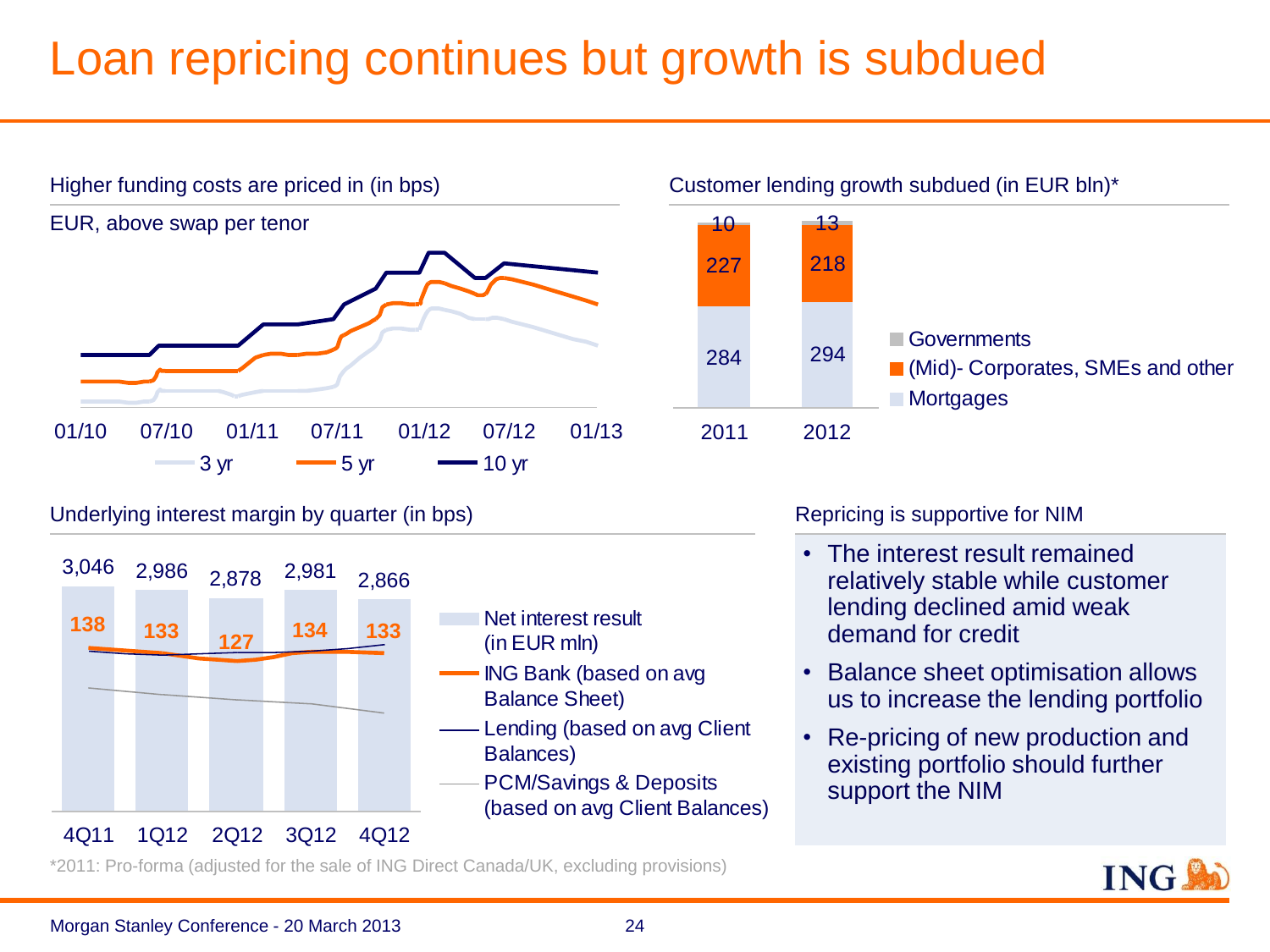### Strong deposit growth while tracking lower ECB rate



- The deposit base continued to increase, primarily driven by Retail Banking
- Deposit rates have been lowered in consecutive steps to track lower ECB rates
- This should offset the impact from the low interest rate environment

#### Continued growth in customer deposits (in EUR bln)\*



\* 2011: Pro-forma (adjusted for the sale of ING Direct Canada/UK)

### Deposit rates have come down following a reduction in ECB rates

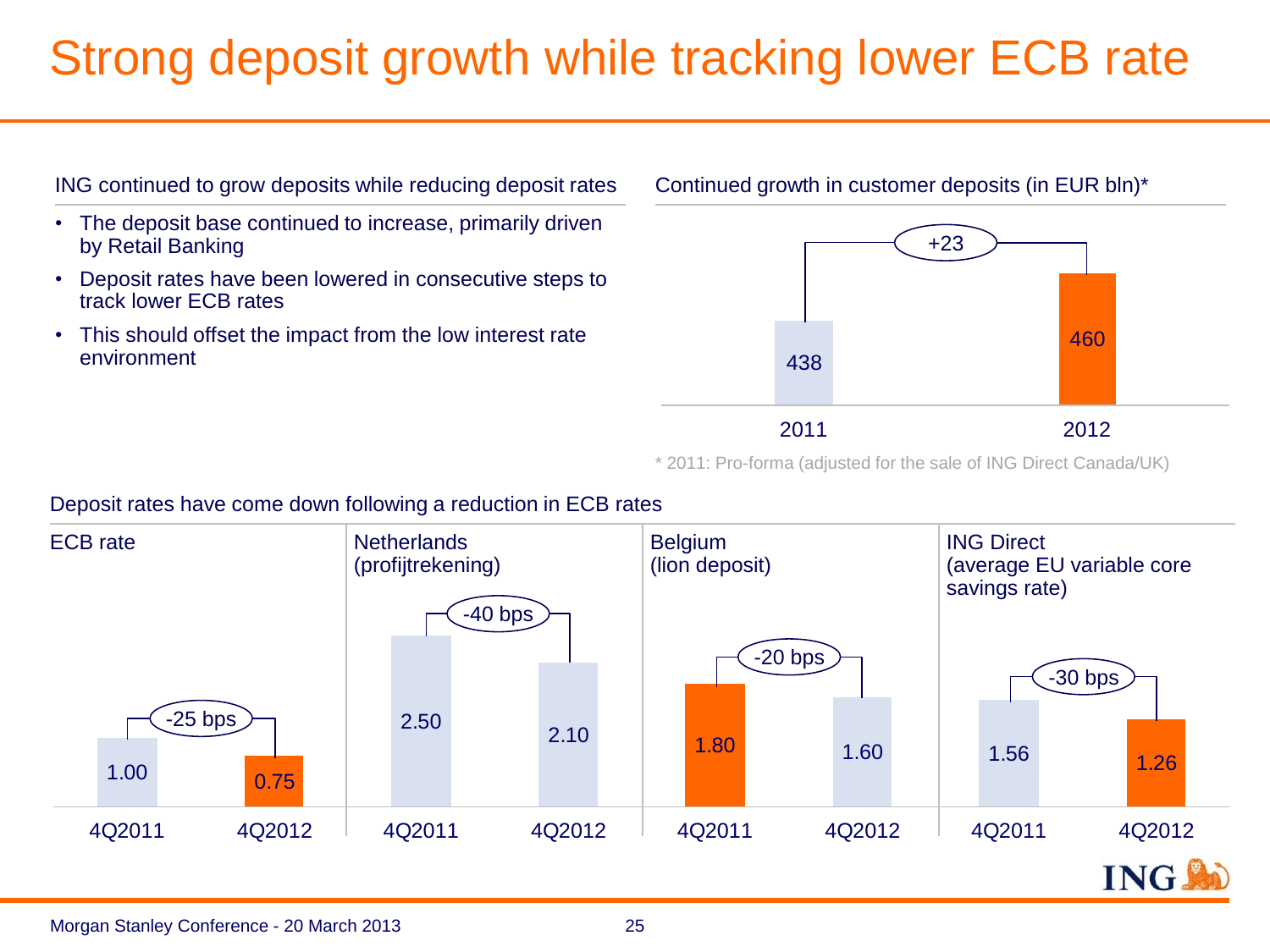### Continued focus on costs to reach a C/I ratio of 50-53% by 2015, allowing benefits of income growth



- Between now and 2015, we continue to offset the impact from normal inflation and regulatory costs by structural cost savings of EUR 0.9 bln
- In Retail Banking Benelux, our push towards operational excellence and mobile banking will result in EUR 0.4 bln of additional cost savings per annum by 2015
- The previously announced Commercial Banking review is expected to result in EUR 0.3 bln of annual cost savings by 2015
- Procurement initiatives and other management actions are expected to save EUR 0.2 bln per year by 2015
- As a consequence of the nationalisation of SNS, ING will be required to pay a one-time levy to the Dutch state of EUR 300-350 mln in 2014

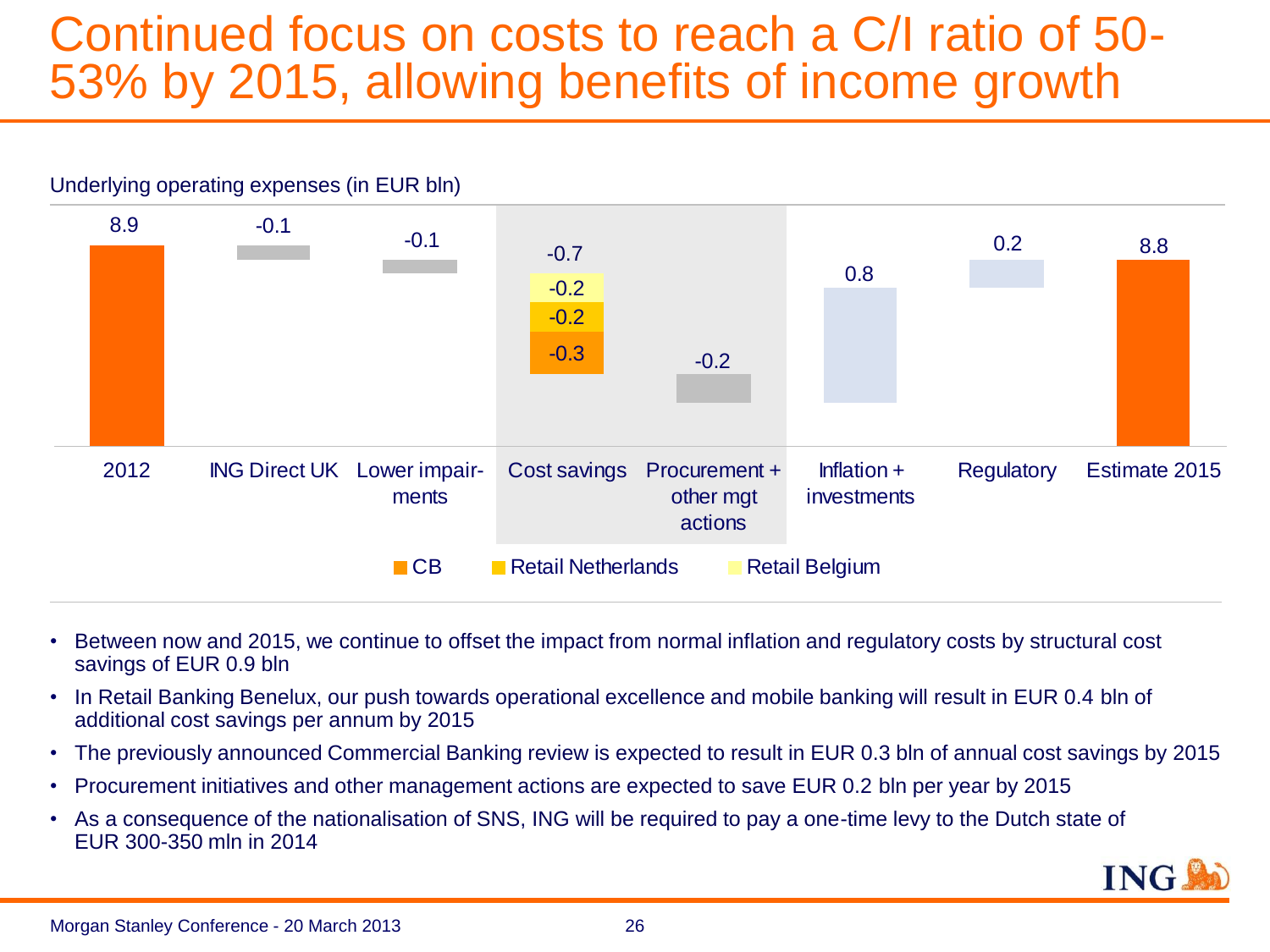### Restructuring programmes will lead to structural savings of more than EUR 840 mln by 2015

#### Restructuring programmes (in EUR mln)

|             |                              | Announced | Cost savings<br>by 2015 | <b>Total cost</b><br>savings | <b>FTE</b><br>reduction | After-tax<br>restructuring<br>provisioning |
|-------------|------------------------------|-----------|-------------------------|------------------------------|-------------------------|--------------------------------------------|
|             | <b>Retail Banking NL (1)</b> | 3Q11      | 330                     | 330                          | 2,700                   | 232                                        |
|             | <b>Retail Banking NL (2)</b> | 4Q12      | 100                     | 120                          | 1,400                   | 111                                        |
| <b>Bank</b> | <b>ING Bank Belgium</b>      | 4Q12      | 150                     | 150                          | 1,000                   | $\overline{0}$                             |
|             | <b>Commercial Banking</b>    | 3Q12      | 260                     | 315                          | 1,000                   | 129                                        |
|             | <b>Total Bank</b>            |           | 840                     | 915                          | 6,100                   | 472                                        |

- ING has taken a total of EUR 304 mln after tax restructuring costs in 2012 for Retail NL and Commercial Banking to drive future performance and reduce annual expenses by a combined EUR 840 mln by 2015
- Retail Netherlands has already achieved EUR 162 mln of savings, so cost savings still to be achieved by 2015 amounts to EUR 680 mln for the Bank
- The strategic review in Commercial Banking is ongoing and may lead to further changes in the future

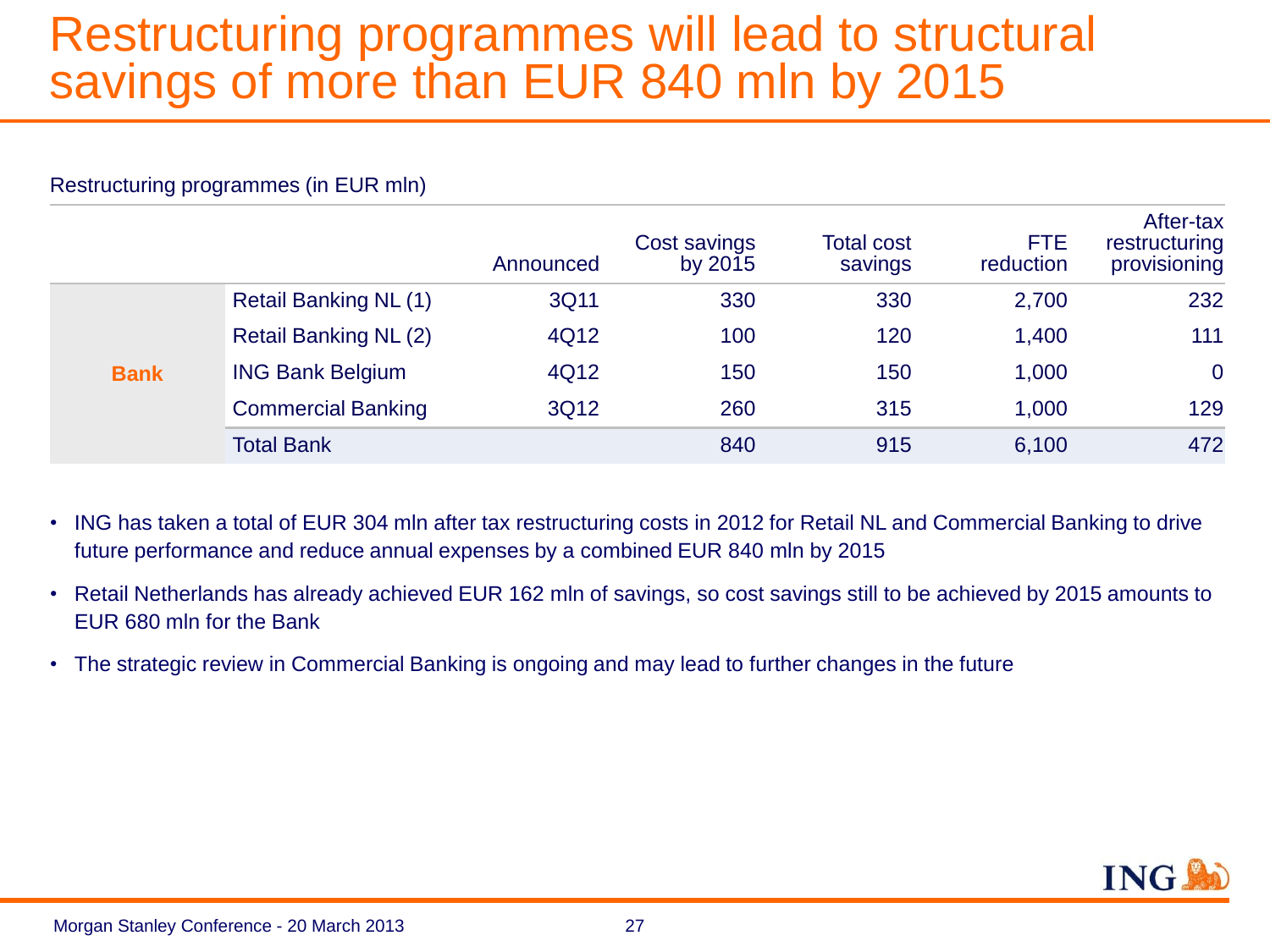### Retail Benelux is adapting to customer preferences, and investing in operational excellence ....

- New technologies have been embraced faster than anticipated
- In the Netherlands, internet is the leading channel with 60% of sales and mobile traffic increased from 9 mln to 25 mln visits per month in just one year
- IT systems in the Netherlands are phased out as processes are optimised
	- 568 applications out of 1,800 have already been de-commissioned since 2007
	- Total IT applications will be reduced by 50% by year-end 2013
- Product offering being simplified



#### Netherlands: Simplifying products and systems



#### Belgium: Greater use of digital services

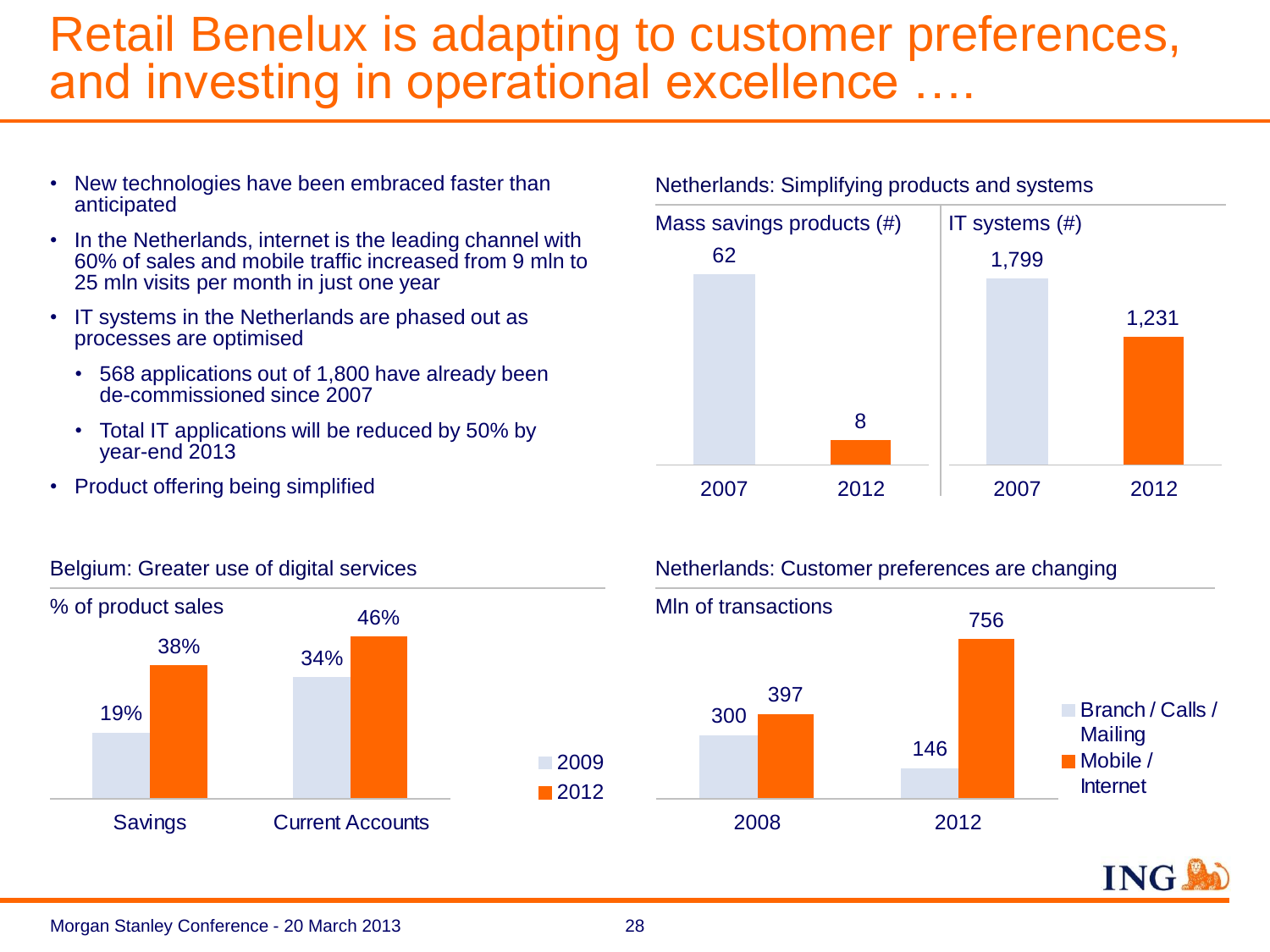## The Bank's ROE is competitive with a low risk profile

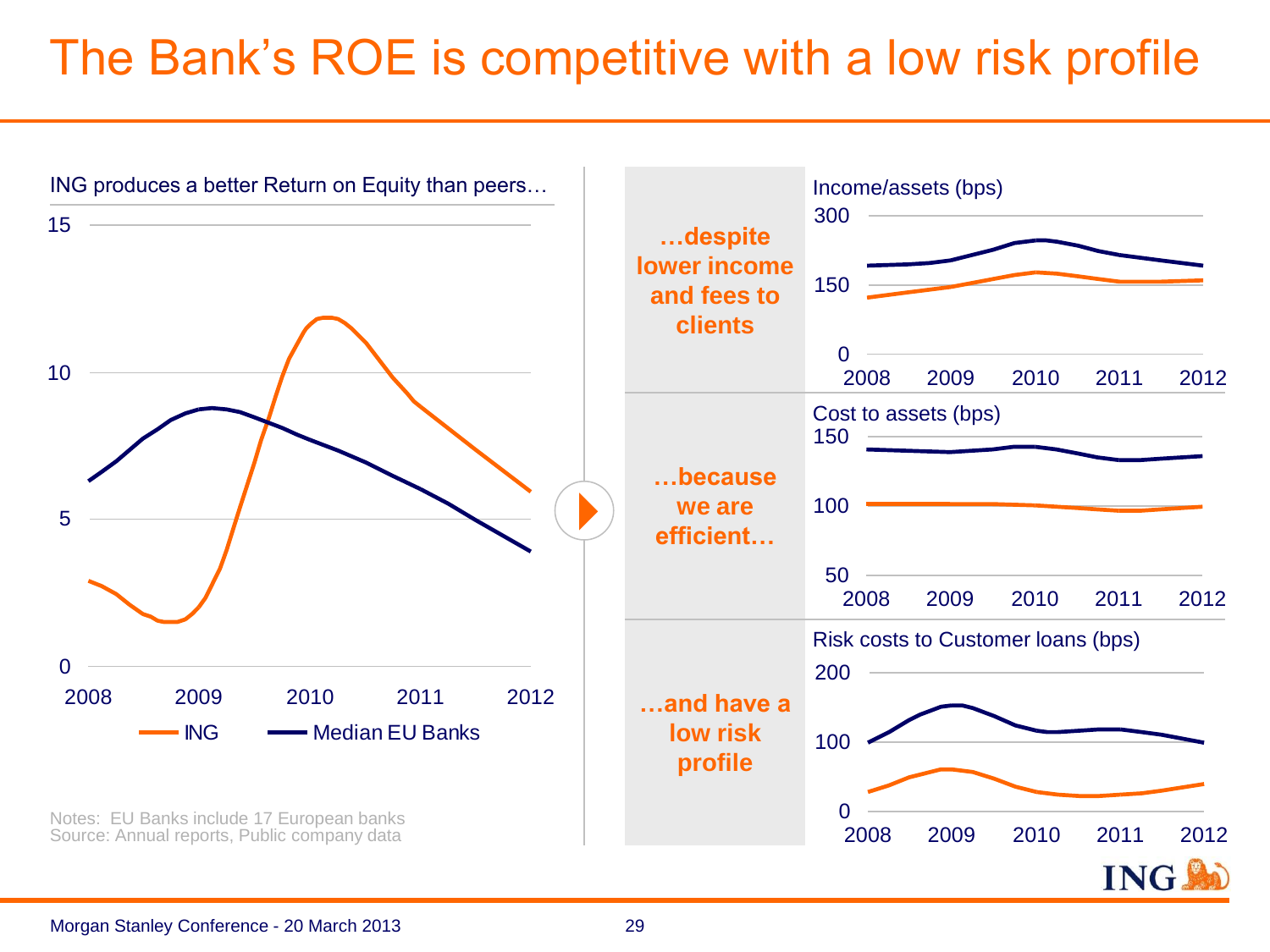### ING Bank is on track to reach targeted 10-13% ROE



• The absence of gains on divestments, de-risking losses, CVA/DVA and a normalisation of risk costs will lift the ROE by 3.1%

• Further repricing and balance sheet growth will bring the Bank's return into the targeted range of Ambition 2015

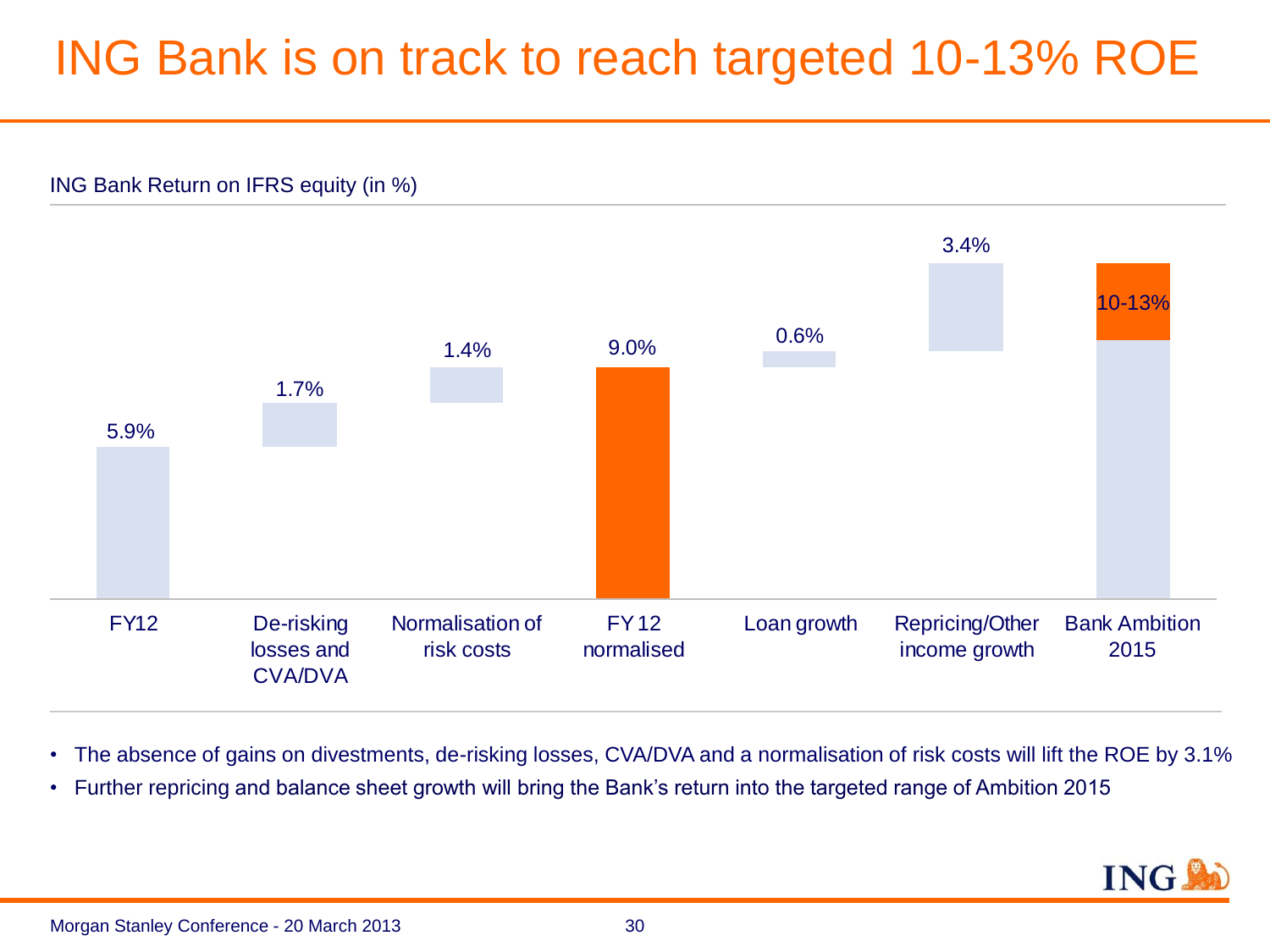